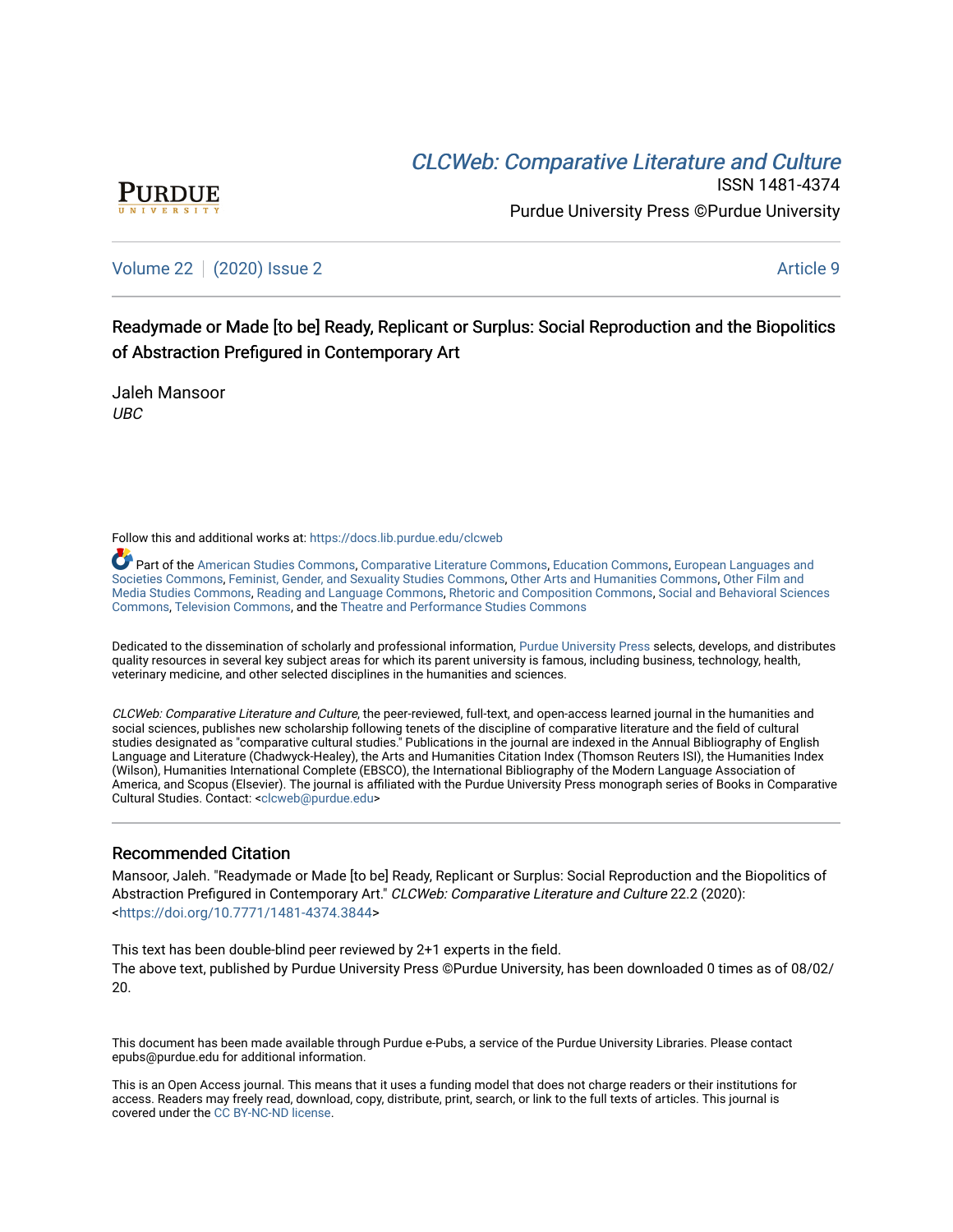### Purdue UNIVERSITY PRESS [<http://www.thepress.purdue.edu>](http://www.thepress.purdue.edu/)

# *CLCWeb: Comparative Literature and Culture*

ISSN 1481-4374 [<http://docs.lib.purdue.edu/clcweb>](http://docs.lib.purdue.edu/clcweb) Purdue University Press **©**Purdue University

*CLCWeb: Comparative Literature and Culture*, the peer-reviewed, full-text, and open-access learned journal in the humanities and social sciences, publishes new scholarship following tenets of the discipline of comparative literature and the field of cultural studies designated as "comparative cultural studies." In addition to the publication of articles, the journal publishes review articles of scholarly books and publishes research material in its *Library Series.*  Publications in the journal are indexed in the Annual Bibliography of English Language and Literature (Chadwyck-Healey), the Arts and Humanities Citation Index (Thomson Reuters ISI), the Humanities Index (Wilson), Humanities International Complete (EBSCO), the International Bibliography of the Modern Language Association of America, and Scopus (Elsevier). The journal is affiliated with the Purdue University Press monograph series of Books in Comparative Cultural Studies. Contact: [<clcweb@purdue.edu>](mailto:clcweb@purdue.edu)

# **Volume 22 Issue 2 (June 2020) Article 9 Jaleh Mansoor,**

**"Readymade or Made [to be] Ready, Replicant or Surplus: Social Reproduction and the Biopolitics of Abstraction Prefigured in Contemporary Art"**

[<http://docs.lib.purdue.edu/clcweb/vol2](http://docs.lib.purdue.edu/clcweb/vol)2/iss2/9>

Contents of *CLCWeb: Comparative Literature and Culture* **22.2 (2020)** Special Issue **The Politics of Social Reproduction. Ed. Kelly Gawel and Cinzia Arruzza** [<http://docs.lib.purdue.edu/clcweb/vol22/iss2/>](http://docs.lib.purdue.edu/clcweb/vol18/iss5/)

**Abstract**: The artist may be one of the last subject-positions within capitalism to determine their own labour under the sign of "creativity," and to be held at an oblique angle to value productive labour; they are dialectically "free" to be creative (Adorno, Vishmidt, Stakemeir, Beech). But since 1973 if not 1915, artists mark this creative capacity as a process whereby reification has migrated from that of the object to that of the subject, to the artist-subject, now heightened in a post-industrial era of "feminized" and immaterial labour where service eclipses production. Artists in the "post medium condition" elaborate practices that track parallel to the service economy and yet continue to be mythologized as agents capable of delivering exceptional experience, an experience institutionally deemed to be specialized and singular.

Artist Santiago Sierra mobilizes and elaborates delegated performance art with avowed and explicit reflexive cruelty to raise the contradiction inherent in the expectation of exceptional content delivered by free and creative agents to query the question of collective agency in instances where persons are expelled by the labour market in relation to state status. 33 Persons Paid to Have their Hair Dyed Blonde from 2001 dramatizes not only the global class war inherent in racialized stateless surplus populations in the context of collapsing social contracts set by the Keynesian state and operative from the 1930s to but the degree to which these populations come to be seen as less-than-human, as less than bearers of labor-power, but as disposable.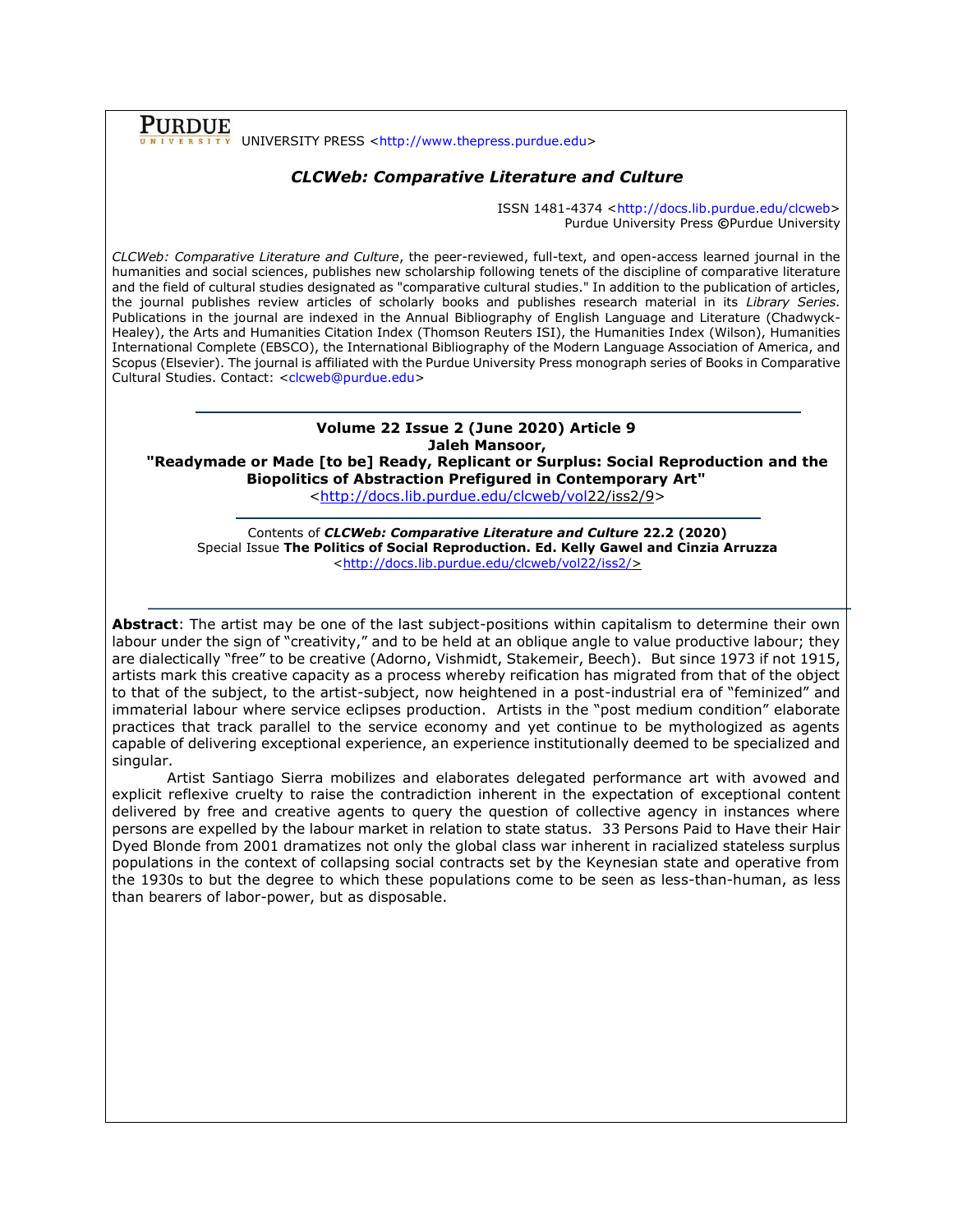Jaleh Mansoor, "Readymade or Made [to be] Ready, Replicant or Surplus: page 2 of 15 Social Reproduction and the Biopolitics of Abstraction Prefigured in Contemporary Art" *CLCWeb: Comparative Literature and Culture* 22.2 (2020): <http://docs.lib.purdue.edu/clcweb/vol22/iss2/9> Special Issue The Politics of Social Reproduction. Ed. Kelly Gawel and Cinzia Arruzza

#### **Jaleh MANSOOR**

#### **Readymade or Made [to be] Ready, Replicant or Surplus: Social Reproduction and the Biopolitics of Abstraction Prefigured in Contemporary Art**

"The Abstractions underlying them [i.e. social relations] are of a completely different kind; they are found given, ready-made." Alfred Sohn-Rethel. *Intellectual and Manual Labor: A Critique of Epistemology*. Macmillan Press, 1977.

"Joseph Stiglitz, the left economist, estimates that 'human capital' now represents between 2/3rds and 3/4ths of the total capital – which tends to confirm Stalin's unironic title: 'Man, the Most Precious Capital.' According to Locke, 'Man has a Property in his own Person. This no Body has any Right to but himself. The Labor of his body, and the Work of his Hands, we may say, are properly his' (Treatise of Civil Government), which in his mind did not rule out either servitude or colonization…man was the owner of something he could alienate while remaining intact. He was formally something other than what he sold….now we are witnessing a change of regime in the economy. The Majestic figure of the worker is being succeeded by the figure of the Needy Opportunist because if money and control are to infiltrate everywhere, it's necessary for money to be lacking everywhere." The Invisible Committee. *Now*. The MIT Press, 2017.

"[In the neoliberal art market], art and labor, creativity and training, become harder and harder to tell apart. The growing proximity between art and labor starts to emerge as a zone of indistinction." Marina Vishmidt. *Speculation as a Mode of Production*. Brill, 2018.

Over the weeks in which the present text was drafted, the US carceral state accelerated the policies strategically engineered to adjudicate the value of individual and collective human life, brutally disarticulating the last limits of common social relations (those between children and their adult caregivers and among families and communities). It also at once openly, brazenly performed the disposability of global surplus populations while forming future reserves of labor power forged by and fully dependent on the state. Most of the immigrant children separated from their caregivers will be in and "processed" by the state; those who remain dislocated are equally contingent on state determination as a result of their indeterminacy. The Trump administration's "zero tolerance" at the border policy not only divided bodies, mostly those of children from their caretakers, in a form of cruelty foundational to the modern state (examples of this abound from the Residential Schools imposed on the indigenous peoples of Canada to the division of slave families by the market and beyond), but re-opened the question of market mediated and unmediated labor, the state's role in those forms of mediating the appropriation of labor power and finally the part played by racialization in the development and management of surplus populations comprised of reserve armies of labor, of bodies disarticulated from any form of survival outside state mediation of labor and of those deemed unable to work. Children divided from their caregivers constitute both senses of surplus population. They are unemployable and mobilized as tokens to manipulate adults into relinquishing their own civil statuses, deemed equally unemployable or a threat to employable white labor power (or tragically a kind of unknown quotient absorbed into the entropic opacity of everyday life), and sought and tracked by the state as the only form of "care" or "accountability" open to these separated persons, its captive and therefore inevitable future workers.

In June 2001, Spanish artist Santiago Sierra collected 133 men to take part in his project for the Spanish Pavilion at the 49th Venice Biennale. Sierra's "action," entitled 133 *Persons Paid to Have their Hair Dyed Blonde*, took place on the opening day of this auspicious art world event. The criteria in selecting the men were as follows: they were to originate from Africa, Asia, or the Middle East and have dark hair. The participants were immigrants and refugees, legal or otherwise. Sierra directed the 133 men to an area in the Arsenale where he bleached their hair, producing a visibly artificial appearance, in effect marking each person as though with a yellow highlighter. The self-assigned role of the artist was to collect, direct and manage these persons within the spatial parameters of the Arsenale only, in the institutionalized framework of the art exhibition, in front of an audience watching the transformation. The yellow headed 133 persons then dispersed, returning to their everyday activities: predominantly illegal street vending on and around Piazza San Marco, a form of survival and daily self-replication paradoxically endangering these specific men, rendering them vulnerable to the police and carceral state apparatus threatening to either detain or deport them. This defenselessness before the law doubles back to re-qualify the at first superficially generous proposition by the artist of offering the men money for very little time and effort; for it very rapidly becomes clear that the men are paid to risk their lives, that this seeming generosity for little labor is in fact a meager sum in exchange for a gamble with formal freedom. They were compensated nominally to be made exponentially more vulnerable, because now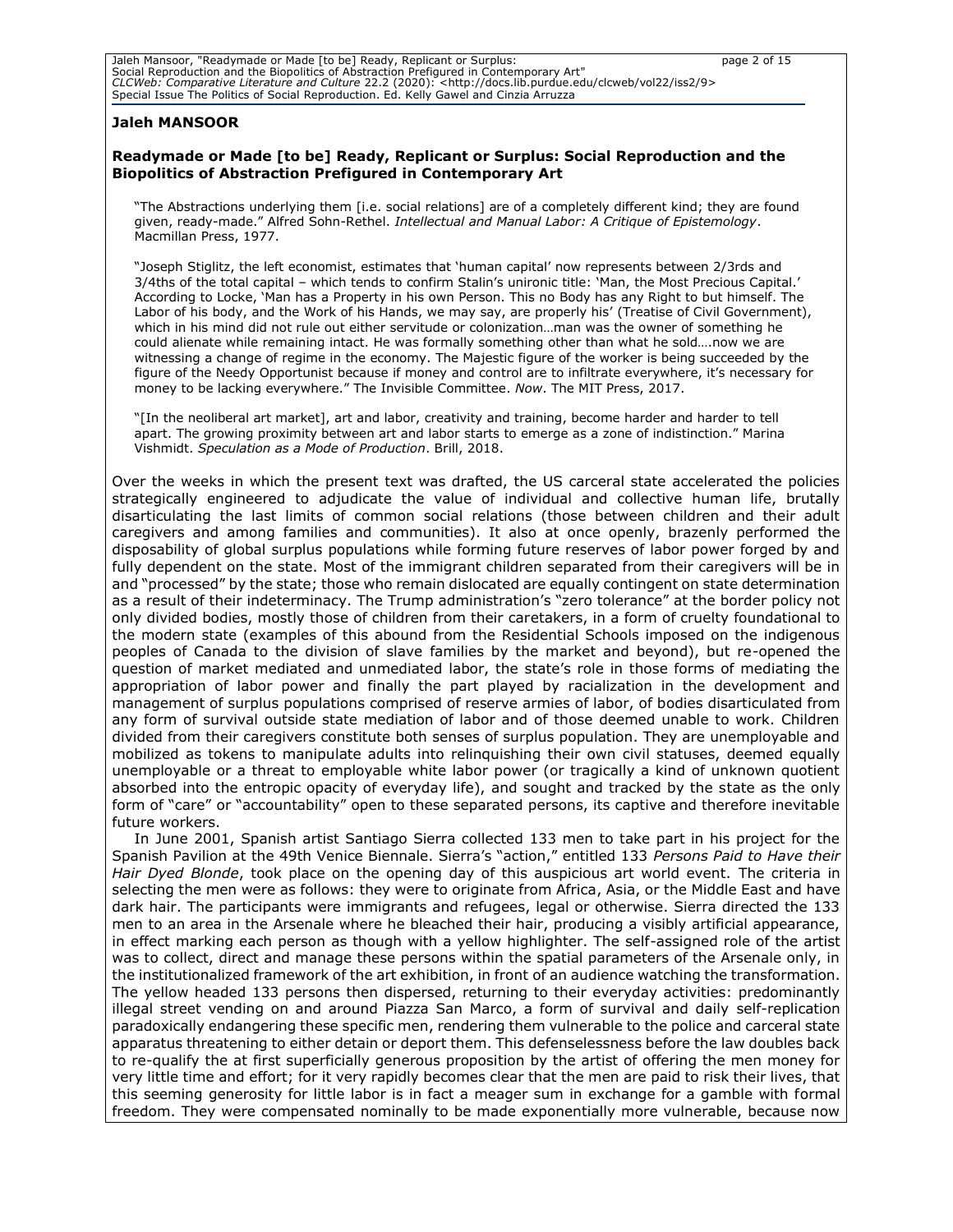Jaleh Mansoor, "Readymade or Made [to be] Ready, Replicant or Surplus: page 3 of 15 Social Reproduction and the Biopolitics of Abstraction Prefigured in Contemporary Art" *CLCWeb: Comparative Literature and Culture* 22.2 (2020): <http://docs.lib.purdue.edu/clcweb/vol22/iss2/9> Special Issue The Politics of Social Reproduction. Ed. Kelly Gawel and Cinzia Arruzza

they are hyper visible to the police. The paid volunteers took no part in determining the unfolding of events, nor did they become actors in a production. *Acting*, understood as either the delivery of dramatic content elaborated within the framework of theater, situated in the fact-bearing framework of documentary practices and reenactments, or framed as explorations of agency as in Actionism or neoavant-gardist task performance, was demonstrably irrelevant to the situation. The realization of any form of agency on the "volunteers" part was not only irrelevant, but shown to be structurally unattainable. They had no role in driving a narrative forward or delivering content. This was not that kind of "performance."

In this essay, I argue that Santiago Sierra mobilizes the genre of performance art, a genre already saturated in the contradictions of exploitive remuneration and the shifting nature of labor in the exponential rise of the service sector, in order to query the particular strategies of a racialized dynamic nested within the labor-capital relationship and the equally racialized extraction of labor-power from surplus populations. Surplus populations also include those demographics held in reserve for their labor power but formally unemployable, thereby held in a contradiction designed to distribute the very value of human life, and, within the brutal parameters of capitalism, its very right to valorization. The extraction of surplus from labor-power, the economic dimension of the social equation, is supported by a tacitly political dimension. Labor power is mediated by forms of governance that adjudicate the mediation of the sale of labor power. Governance—we may call this "the state" for shorthand—must first ascertain that some of its demographic composition is "free" to sell its labor power, a freedom predicated on the unfreedom of others, often women, whose labor is re-naturalized. This is the insight articulated most succinctly by Selma James and Mariarosa Dalla Costa in *The Power of Women and the Subversion of the Community*: "The unfree patriarch was transformed into the 'free' wage earner, and upon the contradictory experience of the sexes and the generations was built a more profound estrangement and therefore a more subversive relation" (24). The key point here, at once critically expanding on lacuna in Marx's analysis and contributing to a larger structural understanding of the totality of capitalist social relations, is that any given labor pool is divided into those mediated and those unmediated by a wage. This form of mediation is then rationalized by deference to categories of identity that retroactively legitimate this division and which in turn become axes not only of gender assignation but also of racialization and racial categories reticulated to value or its lack (Gonzalez). Turning around in logic, it is then re-articulated in the social field as a matter of political "freedom," among the rights and freedoms enjoyed by the citizen, the right to work and to have the fruits of one's labor power assigned value on a market.

Yet the phrase "right to valorization" is already a contradiction until forms of governance re-naturalize it. For as Marx noted, human beings are the proprietors of their own labor power. And yet we see everywhere forms of enclosure and determination on the part of the state that disarticulate this proprietorial relation with the self, substituting for it the will of the state.

To what extent have art practices of the last decades prefigured this process, either in warning, in indifference or in what Hal Foster refers to as the "mimetic exacerbation" of the artist to the hegemon in which he works? While the central problem set of Sierra's piece at Venice, highlighted among the highlighted heads, was visibility itself (and who or what constitutes visibility *as a person* in a social regime founded on the uneven value of labor-power within a state-sanctioned international division of labor), the prefigurative *function* of this spectacular demonstration offered within the parameters of cultural and aesthetic (rather than political) praxis needs to be specified. Now that the global and systemic structure of capital has changed dramatically over the long downturn of 1973-2008 and its ramifications, including the location of cheaper labor power in peripheral states and capital's flight from its former core to extract it, the lines of mediation between capital and culture must also be remapped. To pose my argument as a question, given that the economic reconfiguration on which culture depends has changed drastically: why are there so few accounts of the restructured global relationship of capital and labor? What of the emergence of a new composition of a *global* underclass (in the absence of proletarians forged in common geopolitical and historical frameworks) in writing about art and social justice?

# **Art and The Totality**

Sierra's work starkly demonstrated openly invisible labor relations in a heightened state-to-market relationship in which immigration is at once necessary and xenophobically restricted, compounded by the adjudication of the value of labor power along racialized lines. This attenuated observation of how bodies are assigned value by the state and the market, the central concern afforded by Sierra's project, supersedes a number of impasses within the discourse of intersectionality, as I will show, but it does so from the perspective of aesthetic praxis, a mode of inquiry radically other to social science. As such,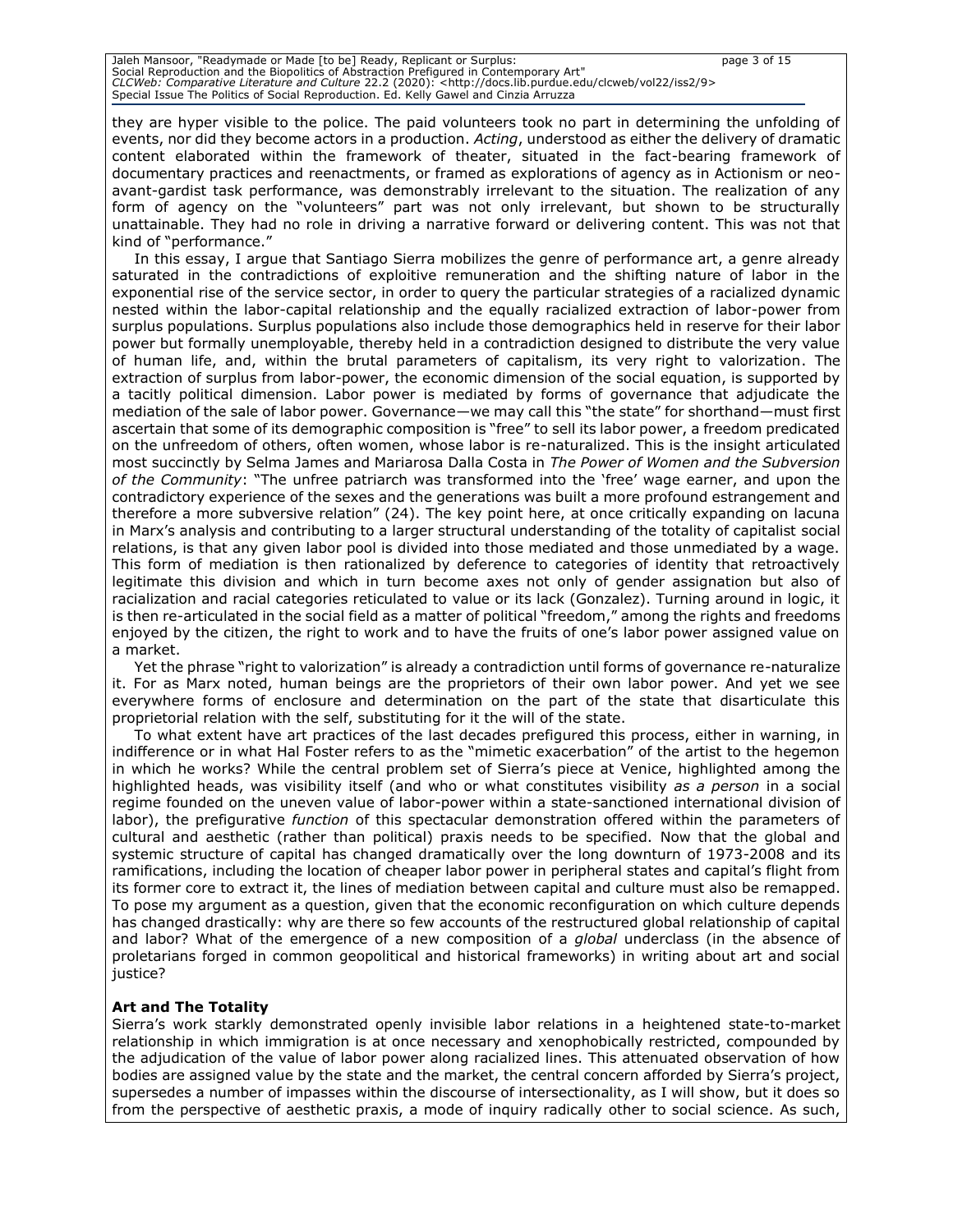Jaleh Mansoor, "Readymade or Made [to be] Ready, Replicant or Surplus: page 4 of 15 Social Reproduction and the Biopolitics of Abstraction Prefigured in Contemporary Art" *CLCWeb: Comparative Literature and Culture* 22.2 (2020): <http://docs.lib.purdue.edu/clcweb/vol22/iss2/9> Special Issue The Politics of Social Reproduction. Ed. Kelly Gawel and Cinzia Arruzza

Sierra's aesthetic query performs (and prefigures, as I note at the opening of this essay) the mutually constitutive operations of proletarianization and racialization, or rather the way in which race is doubly coded by capitalist ideology to maximize the efficiency with which the extraction of labor power is accomplished and valorized. At the same time that his aesthetic project demonstrates the ways in which the state apparatus engineers the market's un/mediated wages, it equally reveals the vacuity of the ethical project on which modernity and its ideal political form, democratic equality, were forged. In other words, Sierra highlights the symbiotic bond between classic forms of social reproduction in the state's production of both a proletarian reserve and a growing racialized surplus population in the equally changing dynamic between the once capitalist core and its "periphery."

While discursive limits have produced a mutual blindness on the part of Marxist analysis and of postcolonial and identity-oriented frameworks, resulting in a failure to delineate the way in which capital extracts labor power from those it most denigrates and devalues on a symbolic register – that is to say, how matters deemed "identitarian" assist in the double exploitation of labor by capital – the cultural enactment of our contradictory conjuncture crystallizes with rare lucidity. This essay will engage some of that discourse.

Even though the contradiction between the primacy of race and class may or may not express itself in the social political register, that contradiction is doubly necessary to capital; it assists capital by coercively driving down the value of labor drawn from deracinated, migrant and refugee populations, or equally racialized surplus reserves and buying them back at a price point cheaper than their racially validated competition.

I argue, via Sierra's practical demonstration, which isolates and explores forms of social abstraction that are not immediately accessible or transparent to discourse, that the labor-capital dynamic in late capitalism must appear at first to act in its own disinterest, to divide and distribute and devalue bodies which it must then not only track but pay for, in order to meet its rapidly changing demands in a changing core and periphery dynamic in the globalized neoliberal era. What emerges from Sierra's cruel praxis is a paradox at the core of labor under the current stage of capitalism. Paradoxically, forms of oppression that limit access to social wealth (the wage for instance), are symbolically mobilized as a means by which to extract labor power more cheaply or more brutally. The most oppressed demographics are exploited in ways that are markedly different from those proletarianized demographics drawn from the settler colonial state, which continued to arbitrate the circulation of value and labor power from core to periphery and back in the aftermath of decolonization. The double bind between oppression and exploitation increasingly describes the condition of demographics across the globe, over who are equally devalued for cheap labor power, as well as those deemed no longer valuable to capital, in excess of its capacity to absorb labor power into the machinations of profit, deemed thereby "surplus." First and foremost, Sierra's work forefronts the importance of the transaction. As I will argue, the transaction, in turn, is shown to be the arena within which dehumanization takes place, under the guise of the most civil and indeed natural forms of engagement.

The logic of Sierra's action rested on the suspension of agency of any kind on the part of these 133 persons, while placing instead the kernel of motivation for anything that might happen thereafter, for the ensuing results onto the body's susceptibility to structure (state apparatus, cold, hunger, danger). This displacement of causality from agency to structure is denoted by criteria set to the lowest denominator of physical characteristics pegged to racial and ethnic alterity. Any delivery of a subjective or situated interpretation of the circumstances was eclipsed by a demonstration of the objective social relations determining the scenario: a demonstration – played out over the bodies of these men – of the global state and market relations setting the basic condition for the possibility of what was happening, occurring openly and for display before the widest possible public audience, at Venice.

Sierra's way of isolating and mobilizing a reductive transactional logic heightens an open secret: The state categorizes bodies along these axes of capital and labor power, adjudicating legal replicability (utility of labor-power to the state and the state's reciprocal protection) and /or surplus status. While the state builds and manages its reserves, the individuals who constitute it are contingent for survival on the state's mediation of labor.<sup>1</sup> Sierra exaggerates and mimics this asymmetrical relationship between him and his "volunteers" (Foster). The act of remuneration in this instance becomes Sierra's very medium, mobilized to test the paradoxical form of abstraction invisibly stamped on human flesh in the market-as-social field that silently regulates everyday life, forming limits to perception itself. Put more ambitiously, Sierra highlights at once the market through which labor power is abstracted and the

 $<sup>1</sup>$  State mediation of the labor-to-capital ratio has a long history, the task of which it is not the purpose or scope of</sup> this essay to address. One immediate example, however, might be the Canadian processing of Chinese immigration in the late nineteenth century. See Belshaw.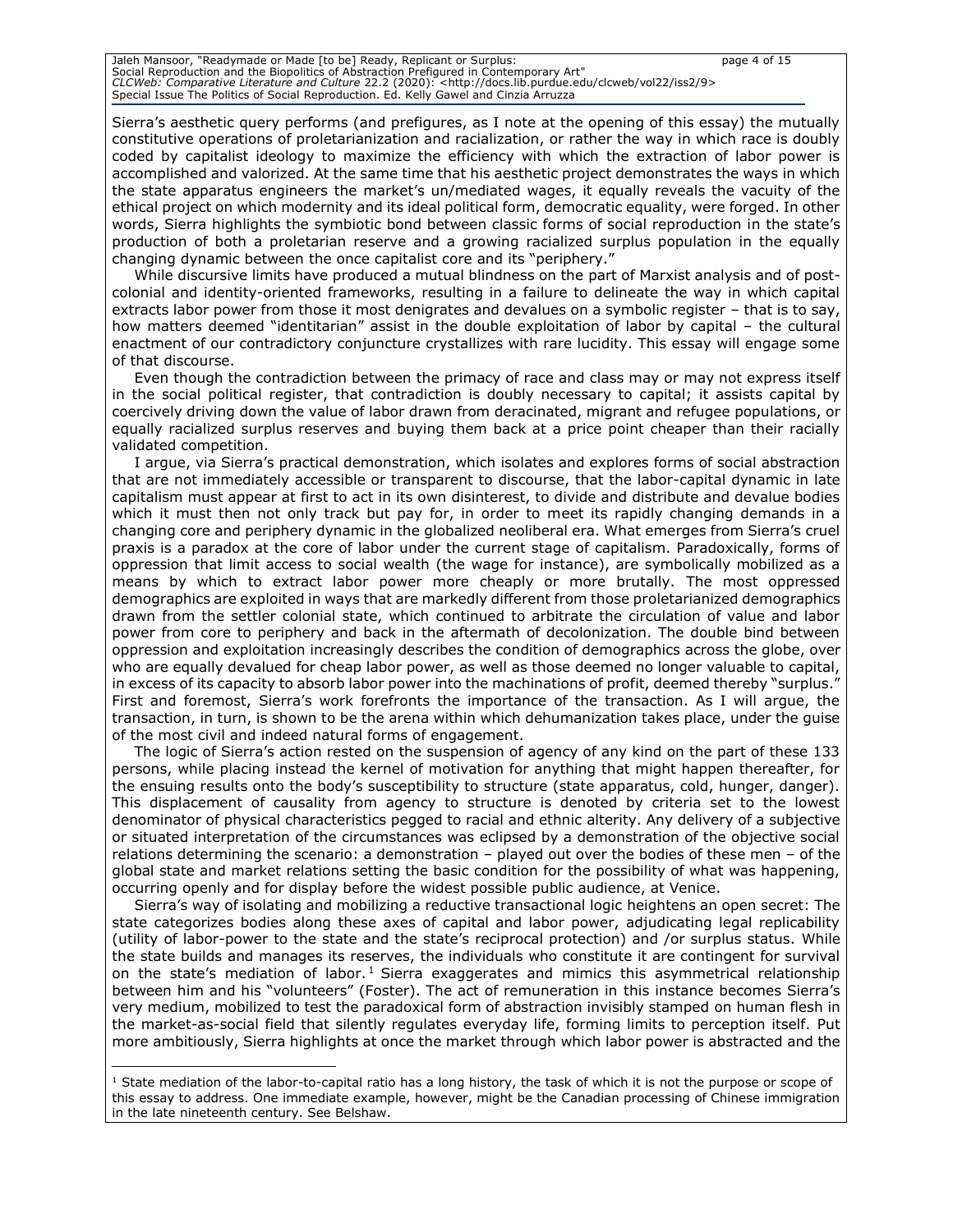Jaleh Mansoor, "Readymade or Made [to be] Ready, Replicant or Surplus: page 5 of 15 Social Reproduction and the Biopolitics of Abstraction Prefigured in Contemporary Art" *CLCWeb: Comparative Literature and Culture* 22.2 (2020): <http://docs.lib.purdue.edu/clcweb/vol22/iss2/9> Special Issue The Politics of Social Reproduction. Ed. Kelly Gawel and Cinzia Arruzza

way in which this form of abstraction marks bodies as excessive to social order. In this aesthetic order organized around the transaction, an idiom allegorical and metonymic, the way in which surpluses in excess of the legally managed labor pool are all the more distributed and disbursed by the biopolitical order becomes clearer. The opposition between proletarianization and criminalization is revealed as a tenuous one bearing on the contingencies of capital's flight. Of interest here is the way in which the men's abandonment by a regime that distinguishes the disposable (illegal) from the useful (legal) presents them as a peculiar form of fetish, a fetishized form of labor power disarticulated from the legal and juridical status that would establish their status first and foremost as *human*. "Marx made 'man' the proprietor of his 'labor power' – a rather mysterious metaphysical entity when you think about it" (Invisible Committee 99). The transactional gesture pressures the limits of the Marxian formulation of the relative "freedom" the bearer of labor power has to sell that power.

Sami Khatib's exploration of the status of the human as bearer of labor power within capital attempts to both clarify and expand Marx's view. I borrow from Khatib's isolation and elaboration of one problemset in *Capital*, that of the paradoxical autonomy from and indifference to social relations on the part of the value-form, to query the limits of the category (labor power) as a function of the market, the labor market specifically. The task here is to trace the way in which labor power is extracted from human support, which is severed from the social relations that give rise to it, and reified as a commodity, which then translates into quantified value through market transaction. Addressing the "thingishness" of modernity in an essay in the volume *Aesthetic Marx*, Khatib writes "In capital there is no *Grundswesen*, no foundational grounding essence that could be concealed (reified), but on the contrary, the objective thingish mode of concealment itself has become the essential feature, the *Grundswesen* of society" (66). The social relation is itself the support of a model of the individual subject useful to capitalist social relations, a [tautological] social technology or techne of replication and reproduction as indifferent to human agency as the signifier or the value form. Khatib notes, echoing The Invisible Committee's point in the epigram to this essay that Marx's category of labor power is a curious metaphysical variable: "Value and its substance (abstract labor) can neither be grasped in concretely spatial terms of sensuous materiality (a quantum of simple or average labor) nor in temporal terms of chronometric time (measured by days, weeks, and hours) but only as a *purely social relation* devoid of all material-empirical traces" (57).<sup>2</sup> The objects produced by accumulated labor power (commodities) are split and divided across any number of abstractions (quantified time, measured space) in the production, distribution and consumption phases. But this condition is mirrored in the bearer of labor power, the "subject," whose time is congealed in the object alongside any number of other workers' time even though the agreement at the moment of the sale of labor capacity is understood to be undertaken in self-interest. Self-interest and the formal "right" to self-replication are mapped onto one another, the latter gaining dominance in a process wherein the worker believed himself to be an agent. In short, the contractual aspect of the deal is separated from the spontaneous and "voluntary" present, just as the consequence in the social order (in this instance radical vulnerability before the law in a carceral context) is cut off from immediate material gain of getting paid; the choice comes down to self-reproduction via material intake with a possibility of imminent incarceration or actual liberty and starvation.<sup>3</sup> Sierra queries Marx's "man" as proprietor of his labor power. The social dynamic of an economy resting on labor that its bearer is at once "free" in juridical terms to sell but obliged or compelled to place on the market in material terms, is an a priori one in which the individual bearer is set against his own interests, either on the side of "freedom" or on the side of material daily self-replication.

But a question remains, one that forms a secondary inquiry of this essay: how did this "thingishness" move from actual things, objects mediating social relations, to the becoming thingish of all personhood and experiential life? In culture, performance art has ascended over the last several decades as the central culturally mediating category. Performance, unlike media based forms, requires a minimum of one *person* to act as the support for the delivery of content. Although it is set into circulation to denote any number of art practices involving human actors and agents, very few of those practices entail performance in the sense of theater or expression.<sup>4</sup> Many of these practices explore the human as a

<sup>&</sup>lt;sup>2</sup> For instance, quality precedes quantity, "but in real time quantity seems to come first" (Khatib 51).

<sup>3</sup> On the sadism of "choice" in a neoliberal labor market context, see Vishmidt, *Speculation*: "The contractual aspect is split from the voluntary 'now'" (32). So, while "it is crucial to distinguish the unpaid intern in a cultural centre from the artist producing commodities or 'just research' for an uncertain market, in either case the valorization of creativity is a mode of producing subjectivity that aligns the interest of workers with the speculative nature of capital, a way of installing speculation at the most intimate level of subjective existence" (39).

<sup>&</sup>lt;sup>4</sup> On the origins of performance art in the context of Fluxus, Happenings and other such post-war forms that broke with the canvas and pedestal, see Rodenbeck*.* On performance, see also Jones; and Goldberg. On the dominance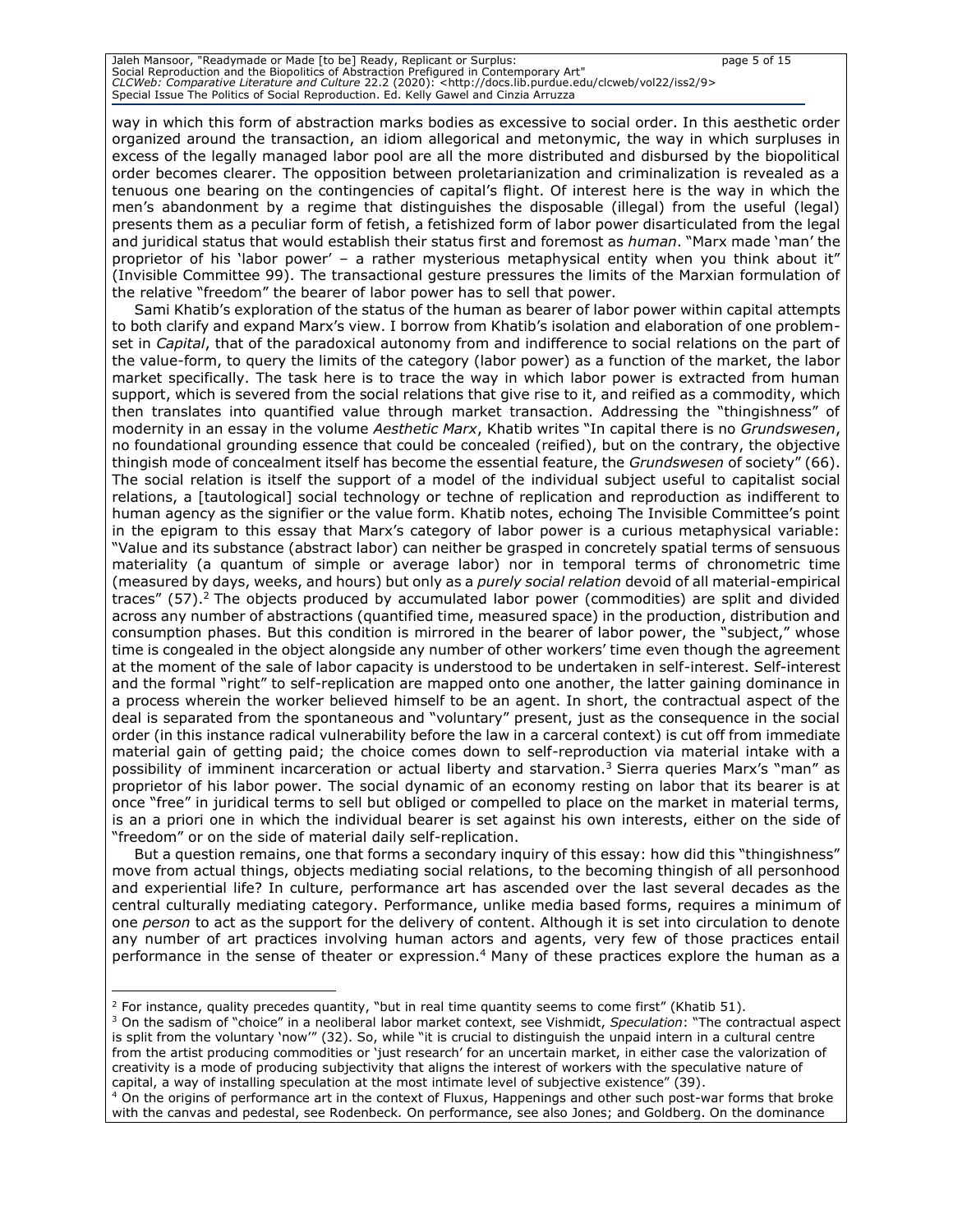Jaleh Mansoor, "Readymade or Made [to be] Ready, Replicant or Surplus: page 6 of 15 Social Reproduction and the Biopolitics of Abstraction Prefigured in Contemporary Art" *CLCWeb: Comparative Literature and Culture* 22.2 (2020): <http://docs.lib.purdue.edu/clcweb/vol22/iss2/9> Special Issue The Politics of Social Reproduction. Ed. Kelly Gawel and Cinzia Arruzza

non-agent, a cipher to structure, motivating the queer feminist artist Yvonne Rainer's term *exploitive voluntarism*. <sup>5</sup> This term "voluntarism,' applied by Rainer to Marina Abramovic's practice, which stands at the historical beginning of the genre and which often involves the inclusion of bodies reduced to their exposed physical presence, makes a joke of its own technical meaning by negating the very possibility of real agency, capitulating to coercive structural determinations necessary to daily self-replication (survival) under capitalism. In Rainer's terms

Ms. Abramovic is so wedded to her original vision that she – and by extension, the Museum director and curators — doesn't see the egregious associations for the performers, who, though willing, will be exploited nonetheless. Their desperate voluntarism says something about the generally exploitative conditions of the art world. (Rainer)

And that exploitive art world, in turn, becomes an index of the growing ubiquity of exploitive voluntarism in the greater social totality. However accurate Rainer's critical analysis and intervention into the business-as-usual of the art world, her intervention falls somewhere between blaming the message on the messenger, and mistaking the forest for the trees. Abramovic's strategies of drawing on bodies and minds who are remunerated only by the supposedly "creative agency of the event" is transparent to new modalities of often informal or state/ market unmediated work (these days casually denominated by a variety of ill-fitting terms from service industry to gig economy) as the industrial cycle of accumulation in North America (1949-1973) in which commodity production was central gave way to a service economy in the era of outsourcing and cheaper labor extracted for commodity production elsewhere. As Marina Vishmidt has recently argued, "post-object art forms such as performance forecast a shift to self-performance as the evaluative prism for all labor" (19). She continues to draw a much larger conclusion from contemporary art work, seeing in it the articulation of the totality of the current labor-to-capital relationship, where "the blurring between service sector and its appearance in the institution of art either in representational or in performative ways, but also on the reliance of that institution, and the broader dimensions of the 'creative industries' is, however edgy its appearance, utterly reflective in the most vulgar sense" (31-32). In this case, the vulgarity is not the fault of a methodological approach; sadly, this "vulgarity" exists in the field of social relations and their mediation in cultural form: "As has been observed in recent curatorial and art critical interventions, the figure of the artist as a service provider rather than as a maker of things is seen to coincide with the transitions from goods to services in economic primacy in the west" (28).

As I have begun to argue, the social synthesis reiterated in the transactional moment, a kind of social contract at the register of the economic and biopolitical, however much an "open secret," is shown to function as a shared condition that nonetheless distinguishes surplus populations from those whose lives are deemed necessary enough to capital to be replicated, to let live. Art in the neo-liberal age, it turns out, is the most vivid index of this fault line that joins and differentiates surplus from the replicable.

#### **\*\*\***

Before turning to the conjuncture of complicitous and antagonistic conditions that enable Sierra's transactional strategy, the work's audience and composition bear a moment of pause. The charm of Venice and the sophistication of the 49<sup>th</sup> Biennale could not prevent poverty, uneven global economic conditions, and the legal juridical uncertainties of exclusion and biopolitical control from literally erupting into view in a way at once incidental, banal and utterly spectacular. A demographic of educated, liberal viewers who congregate every two years in Venice was put in the position of having to confront a social reality principle, which they largely dealt with through a deferral to ethics and their failure in contemporary life.

A critic for *Le Monde*, among others, described Sierra's work in general, and his plan at the 2001 Venice Biennale in particular, the result of an "unpitying cynicism." Meanwhile, various social agencies called his use of refugees inhumane despite the fact that the artist worked with refugee organizations (Spiegler). An admittedly miniscule fraction of that putative public, those who have contributed to the discourse on Sierra's project, is polarized between those who see him as exploitative and those who see him continuing the sixties' legacy of negative critique, the unmasking of false consciousness determined

of this model of art now framed as socially engaged practice, see Bishop's *Artificial Hells*. Note that Bishop in particular distinguished Sierra from among the conciliatory artists she examines in her now paradigmatic essay "Antagonism and Relational Aesthetics."

<sup>&</sup>lt;sup>5</sup> Yvonne Rainer's letter was addressed to Abramovic's gallery, specifically to its owner Jeffrey Deitch. Rainer, Douglas Crimp and Taisha Pagget signed it.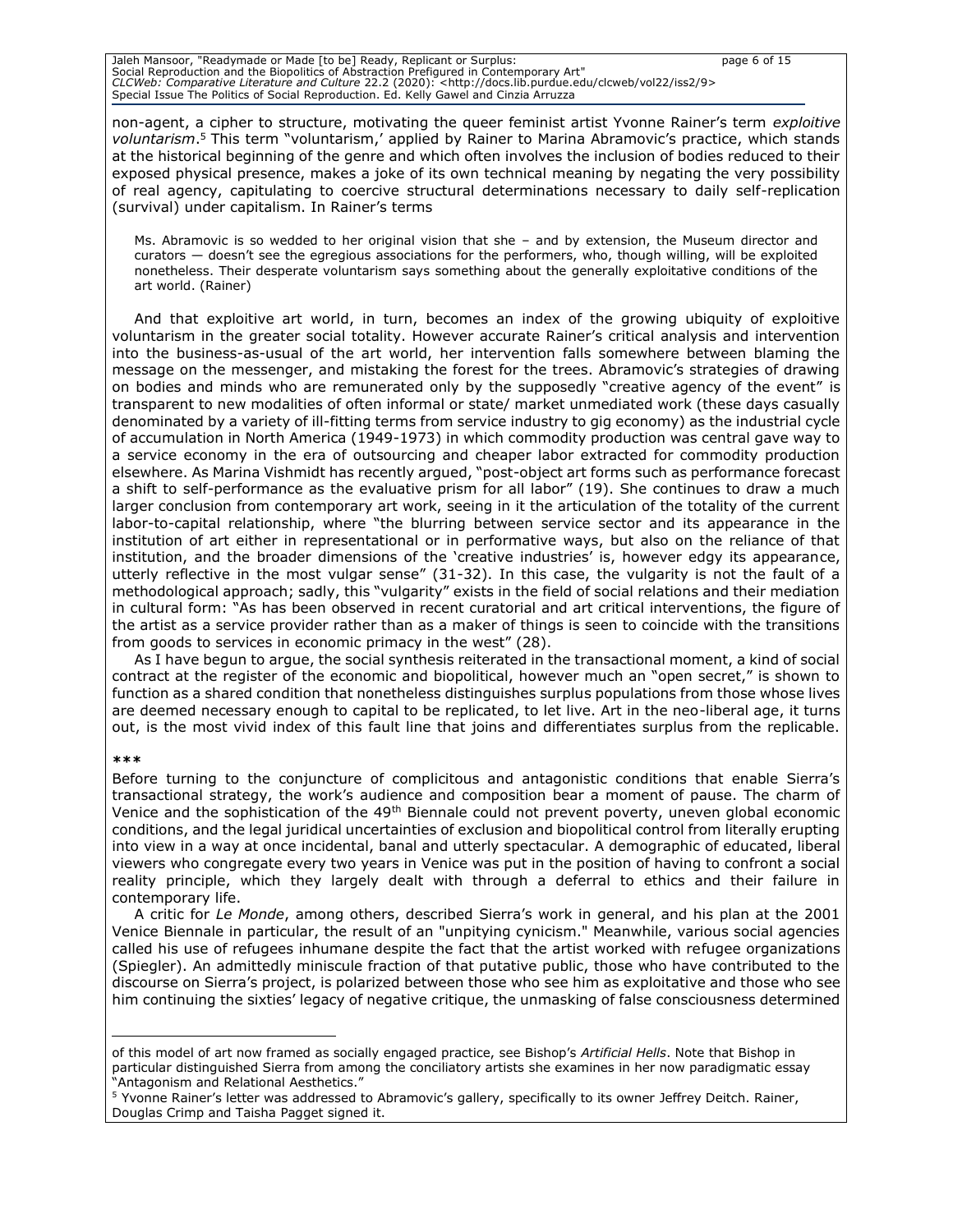Jaleh Mansoor, "Readymade or Made [to be] Ready, Replicant or Surplus: page 7 of 15 Social Reproduction and the Biopolitics of Abstraction Prefigured in Contemporary Art" *CLCWeb: Comparative Literature and Culture* 22.2 (2020): <http://docs.lib.purdue.edu/clcweb/vol22/iss2/9> Special Issue The Politics of Social Reproduction. Ed. Kelly Gawel and Cinzia Arruzza

by capitalist ideology, indeed of capitalism understood *as* an ideology (rather than a structural metabolic). Claire Bishop, in her well-known essay "Antagonism and Relational Aesthetics," concludes: "It is worth bearing in mind that since the late 1970s, older avant-garde rhetorics of opposition and transformation have been frequently replaced by strategies of complicity. What matters is not the complicity but how we receive it. If Tiravanija's work is experienced in a major key, then Sierra's is most definitely minor" (71). Minor, but complicit nonetheless. Bishop argues that Sierra's work differs from relational aesthetics on the basis of its rejection of "open-endedness." At the same time, she notes that while it marks delimited institutional contexts such as immigration or illegal commerce, it also acknowledges the porousness of these boundaries.<sup>6</sup>

The majority of Biennale visitors reacted with shock and disdain for what they perceived to be the abusive opportunism of Sierra's tactic. He paid the illegal workers very little for their participation. Yet this parsimony poses the question: what could ever be an adequate exchange rate for an inscription over the body willed by another agent? Could there ever be compensation for the men's extreme vulnerability to the law? To the fact that they were risking their own place in networks and black market forms of survival in order to legitimate and lend value to Sierra's proper name? Sierra's work, whatever its aesthetic interest may or may not be, and in full acknowledgement of its failure as a critical art practice, much less a social intervention, does raise a few urgently necessary questions about art and work in contemporaneity. I would like to use this work as a jumping off point from which to ask what "resistance," that horizon of social justice with which art is so frequently tasked, would look like in the situation Sierra forcefully highlights, indeed what relationship art work could possibly have to exploitive labor outside of, or other than, its complicitous reproduction.

Race and ethnicity factored on a fundamental and structural level into the scene; no mere accident. And yet taking the measure of this relevance, understanding the structural or causal relationship between race and the politics of remuneration, proves challenging not only because of the spectrum of identities and ethnicities involved staged as "other" to white European identity, but given the fact that the problem of remuneration itself, in the form of the wage or the informal fee, is indifferent to race and ethnicity, as it is indifferent to the social relations making possible the exchange, much less the qualitative features of the goods and services rendered. This transactional indifference must be illuminated before the problem of racialization can begin to be broached.

Late Frankfurt School writer Alfred Sohn-Rethel offers a crystalline analysis of the way in which the financial transaction, the exchange via a non-variable term such as the general equivalent (moneyform) of goods and services in the space of the market, stands at once at the origin of abstraction and of a social *synthesis* beyond the clan, the community. "The nexus of society is established by the network of exchange and nothing else" (Sohn-Rethel 29).<sup>7</sup> Now, the way in which Sohn-Rethel derives this first principle of a social cohesion exceeding and often superseding the family, the clan and the community summons the question of "consciousness." Oddly enough, the author's query into the limits of consciousness seems to prefigure or run parallel to those of performance art discourse insofar as performance has queried remuneration and task performance art over the last decades. To return to Sohn-Rethel's critical negotiation with the question of consciousness (a question too frequently dismissed as a bourgeois question a priori by much Marxian discourse), notable is the way in which he situates consciousness as an a priori (in this regard in agreement with Kant, not unlike Theodor Adorno's dependence on the Enlightenment philosopher) but argues that this "given" consciousness is structurally, inevitably, suspended at the moment of material exchange. Surprisingly, it is the *action* of exchange, not thought, that is deemed and redefined as the abstract term!

In commodity exchange the action and the consciousness of people go separate ways. Only the action is abstract; the consciousness of the actors is not. The abstractness of their action is hidden to the people performing it. The actions of exchange are reduced to strict uniformity, eliminating the differences of people, commodities, locality and date. The uniformity finds expression in the monetary function of one of the commodities acting as the common denominator to all the others. The relations of exchange transacted in a market express themselves in quantitative differences of this uniform denominator as different 'prices' and *create a system of social communication of actions performed by individuals in complete independence of one another and oblivious to the socializing effect involved.* The pivot of this mode of socialization is the abstraction intrinsic to the action of exchange. The abstraction is the dominating form element of commodity exchange to which we give an even wider significance than Marx did, who was the first to discover it. (Sohn-Rethel, 30; emphasis added)

<sup>6</sup> See also Maimon.

<sup>7</sup> See also Sami Khatib's argument in "Sensuous Supra Sensuous," .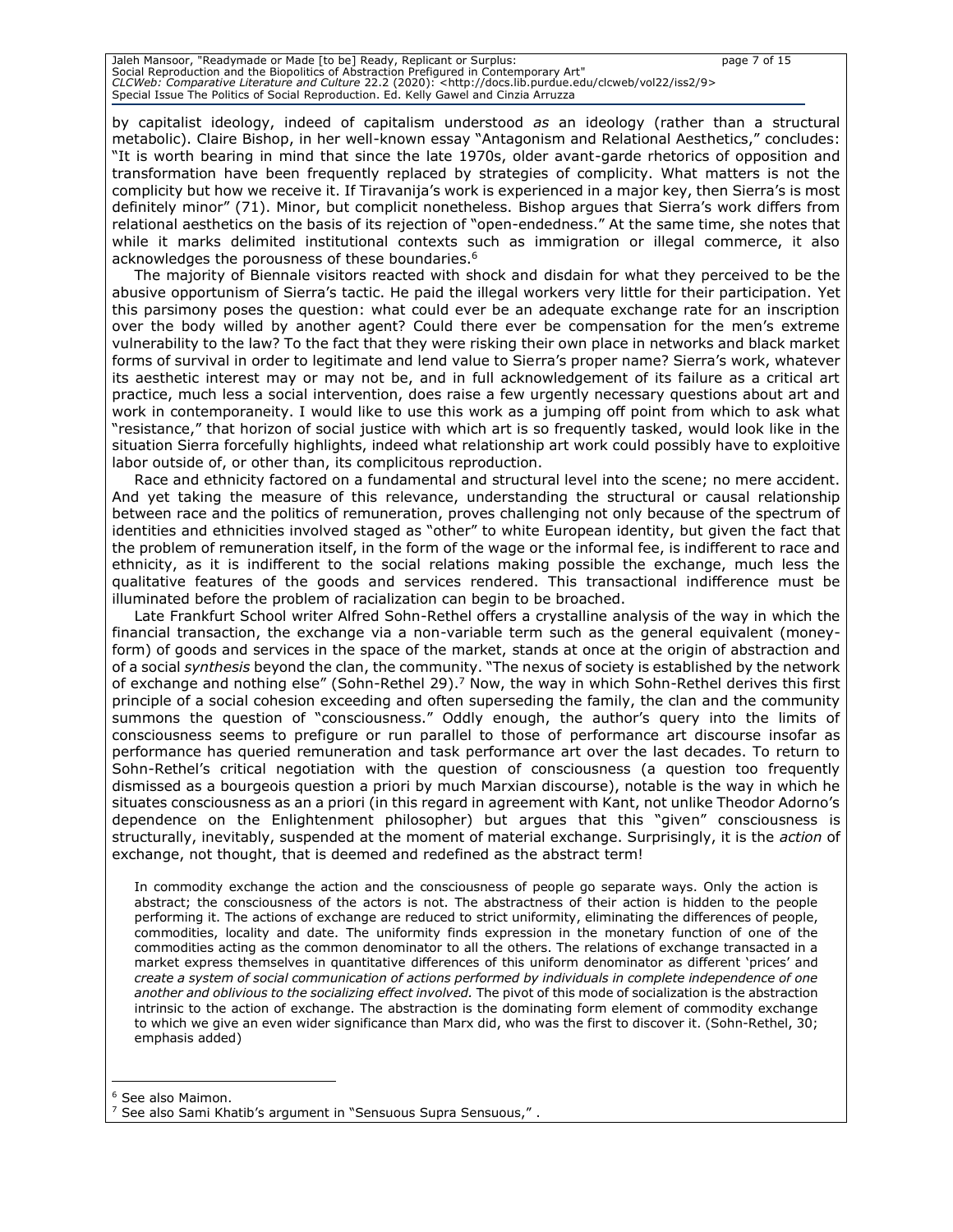Jaleh Mansoor, "Readymade or Made [to be] Ready, Replicant or Surplus: page 8 of 15 Social Reproduction and the Biopolitics of Abstraction Prefigured in Contemporary Art" *CLCWeb: Comparative Literature and Culture* 22.2 (2020): <http://docs.lib.purdue.edu/clcweb/vol22/iss2/9> Special Issue The Politics of Social Reproduction. Ed. Kelly Gawel and Cinzia Arruzza

Radicalizing Marx, Sohn-Rethel attributes the term "real abstraction" to this originary source of abstraction in the social field. Here, abstraction functions at the level of social relations and, *overturning* centuries of basic tenets and presuppositions of Western philosophy, abstraction in social relations not only *precedes* but is the *primary causal factor* of abstract thought, again, effectively reversing the lines of cause and effect through which the word "abstraction" is frequently deployed. Commonly, and in an internally differentiated and complex history that might begin with Plato and Aristotle, abstraction is understood to be a function of thinking, which is then *projected* onto the empirical world. *Reversing* this derivation of abstraction to replace the primacy of the concept to that of practice, Sohn-Rethel claims: "A derivation of consciousness from social being presupposes a process of abstraction which is part of this being"  $(18)$ .<sup>8</sup> Abstraction, then, originates not in "men's minds but in their actions. And yet this does not give 'abstraction' a merely metaphorical meaning. It is abstraction in its precise, literal sense" (20). Abstraction arises in the spatio-temporal sphere of interactions while suspending the specificities of time and space, an observation echoed in Sami Khatib's research, discussed above.

Real abstraction, then, constitutes the conditions within which an "ethics" of the human comes to be at once determined by and suspended by the market. For, while agency as such is not bracketed off—if anything the illusions of free will are facilitated, even enabled, herein—the form of agency summoned in this action is not that of the personal individual, but rather the space-time of the market, itself suspended over non-transactional or "normal" social interactions (Sohn-Rethel 48): "The abstraction belongs to the interrelationship of the exchanging agents and not to the agents themselves. For it is not the individuals who cause the social synthesis but their actions, and their actions do it in such a way that, the moment it happens, the actors know nothing of it" (45).

This impersonal "social mechanism" (50) realizes itself as "a materialism that excludes the historical process" (71). In other words, the slip from people to things occurs at the heart of this moment of unconscious social engagement, an unconscious social synthesis. "But the essence of the postulate of equality in exchange is precisely that it cuts across the gap of experience that separates the exchangers. [...] In this way the relationship between the exchanging persons is transferred to the commodities and expressed as an equality between these objects" (Sohn-Rethel 46). The agent, then, is the market itself.

Reification derives ironically from the fact that "the consciousness of those involved in it is blind to the socially synthetic character of the actions" (61). Reification, then, comes to be second nature in which "mental presence," or consciousness, "cannot be testified by observable objects or facts" (62). This social synthesis, in short, forecloses an ethics of consciousness almost a priori.

Social synthesis reticulated to a form of action enacted on a market that is as indifferent to the thoughts of the individuals involved as to the qualities of the objects exchanged becomes a *form*, a social form, in and of itself. It forms a technology of the social in which form determines at once consciousness (as other to itself) and social being (also other to itself) (8). Again, ethics are sidelined not through the indifference or maliciousness of the actors in the exchange. Rather, the elision is structural to the act: "In an exchange society based on commodity production, however, the social power has lost its personal character and in its place is an *anonymous necessity* […] and has assumed the compelling necessity of an objective social law" (Sohn-Rethel 25).<sup>9</sup> In other words, although the action of exchange is among people, located in a social matrix, it has taken on a seemingly objective character resembling a second nature that displaces and subsumes in advance any possible intervention on the part of the individuals who comprise that social field.

Sierra's work, not only in *133 Persons Paid*, but across his oeuvre and in the better known gestures in that oeuvre such as *250 cm Line Tattooed on 6 Paid People*, rests on the performance of transactional logic by assigning a price for the labor power and/or time of available labor power "afforded" by lives endangered by exposure to the state apparatus that deems them illegally present, useful enough, but not enough to be legally remunerated for their [surplus] labor power. This surplus is delineated by the categories of race and ethnicity; I will return to that problem, nested within that of abstraction.

Sierra's specific transactional logic distinguishes his artistic practice from others of his generation (post-Minimalist and post-conceptual art, a lineage to which I return toward the close of this essay) who address collective exertion without addressing collective labor as a technology comprised of social relations. For instance, Francis Alys's 2002 artwork entitled *When Faith Moves Mountains*, featured in

<sup>9</sup> Emphasis mine.

<sup>&</sup>lt;sup>8</sup> Sohn-Rethel himself credits Marx: "The view that abstraction was not the exclusive property of the mind but arises in commodity exchange was first expressed by Marx in the beginning of *Capital* and earlier in the *Critique of Political Economy* of 1859, where he speaks of an abstraction other than that of thought" (19). He puts it more bluntly yet: "The unproclaimed theme of *Capital* and of commodity analysis is in fact the real abstraction uncovered there" (20).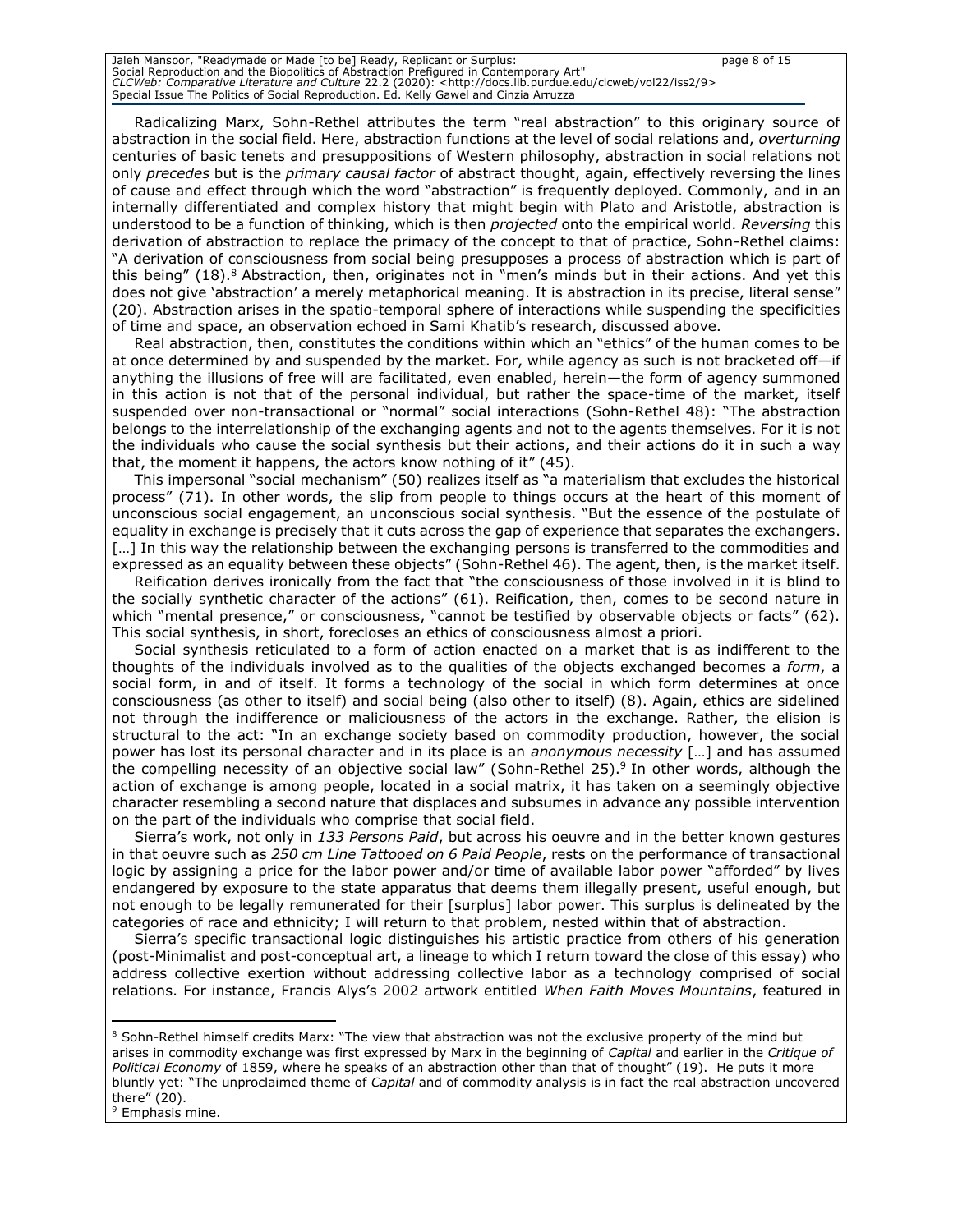Jaleh Mansoor, "Readymade or Made [to be] Ready, Replicant or Surplus: page 9 of 15 Social Reproduction and the Biopolitics of Abstraction Prefigured in Contemporary Art" *CLCWeb: Comparative Literature and Culture* 22.2 (2020): <http://docs.lib.purdue.edu/clcweb/vol22/iss2/9> Special Issue The Politics of Social Reproduction. Ed. Kelly Gawel and Cinzia Arruzza

his 2008 MoMA retrospective, incorporated 500 unpaid volunteers who shoveled sand in the outskirts of Lima, Peru in the midday sun until they collectively moved an enormous sand dune by a few inches. Both projects, Sierra's and Alys's, require the viewer to limn the dissonant relationship among meanings of the word "work": art work, instrumental and creative toil. Labor in this context is especially fraught; it cannot be described by either the classic Marxian narratives of proletarianization nor the terms of critique or resistance we have inherited from the socially engaged art of the present. With the obsolescence of these narratives comes the obsolescence of the regime of visibility, the conditions of social visibility, associated with them. But again, the transactional nature of Sierra's mobilization of exploitive voluntarism differs in its emphasis on the purchase of the men's task performance, or rather, passive availability to the *power of the artist's dollar to compel them to endanger themselves*.

Staging indifference to any qualities outside of the vulnerability and contingency of the state's immigration law, these bodies on the [black] market demonstrate the extent to which exchange itself, rather than labor, functions as the locus of abstraction. "Abstraction does not spring from labor but from exchange as a particular mode of social interrelationship, and it is through exchange that abstraction imparts itself to labor, making it 'abstract human labor''(Sohn-Rethel 6). It is the sale and purchase of these men's time, apart from their personhood itself or that for which they are paid, that reiterates a primary abstraction. This, in turn, is marked and marked as vulnerable, now to a second order of abstraction: the law.

Sierra's *133 Persons Paid to have Their Hair Dyed Blonde* does not, however, (as noted earlier in this essay) traffic in the exchange of commodity goods. It traffics in people. And this ontological shift from things to persons re/marks the conditions of reification marked first by performance art practices, while heightening both its brutality and its contradiction. This is to say that it rehearses the violence of reification by dramatizing its terms. Beyond rehearsal and demonstration, however, the transition from things to *persons* (a word that comprises the title) tells us something about the internal historicity of capital itself. Sierra isolates one variable: the exchange of human capacity. As a reminder, Sohn-Rethel shows us that "it is the action of exchange and the action alone that is abstract. The consciousness and the action of people part company in exchange and go different ways […] one could say that the abstractness of their action is beyond realization by the actors because their very consciousness stands in the way" (26-7). Sierra locates this un/consciousness as a collective structural condition, a cruelty everywhere and nowhere in particular, part of the social synthesis of everyday life with or without the framing device that is "art."

The question that emerges, however, is that of race and how race adjudicates the uneven value of human life. The second question, to which I will first turn, is of how this movement of cruelty happens in a cultural milieu that identifies itself as ethical, progressive, often liberal and democratic. And to begin to broach this entails seeing "abstraction" as a process, an operation and a social technology, rather than a qualification of things. "The chief result is money in which abstractness assumes a separate embodiment. Then, however, 'the movement through which the process has been mediated vanishes in its own result, leaving no trace behind'" (Marx qtd Sohn-Rethel 28). This movement itself and the transformations it effects are the "object" of inquiry.

#### **The Totality and the Limits of Intersectionality**

Sierra's cruel abstraction dramatizes, mimetically exacerbates and prefigures those cruel abstractions. Race and ethnicity played a central, pivotal role in this sadistic demonstration of the structural conditions of [abstract] everyday life. They functioned as indices of a political economic crisis at the conjuncture of the global market and the nation-state apparatus. But this poses the question of identity and politics. We are looking, then, at an intersection, a conjuncture in which identity and a relation to economic survival come to be mutually constitutive—as determined by the state. The men deemed illegal by the state and therefore barred from access to earning a wage are then compelled to seek forms of selfsupport outside the law. Their contingence on a legal and juridical status barring them from legal work depends in turn on their social-political position as migrants from elsewhere, outside the fold of Europe. While this circuit of contingencies with relation to the law takes place outside the sphere of appearances, the appearances that the work does summon—dark hair dyed blonde—it is an index of the abstract symbolic terrain of law and its enforcement in administrative bureaucracy, or the domain of the state apparatus. Where, then, in this play of appearances and subject-positions does "identity" factor, if at all? How might it be possible to locate capitalism's impersonal brutality and indifference to social specificity while, in refusal of capitalism's dictate, attending to the racial and ethnic composition of the men? What language might be called on to describe the all too common but inarticulable nexus to which we bear witness, in which social injustice, exploitation and oppression are compounded, one on the other?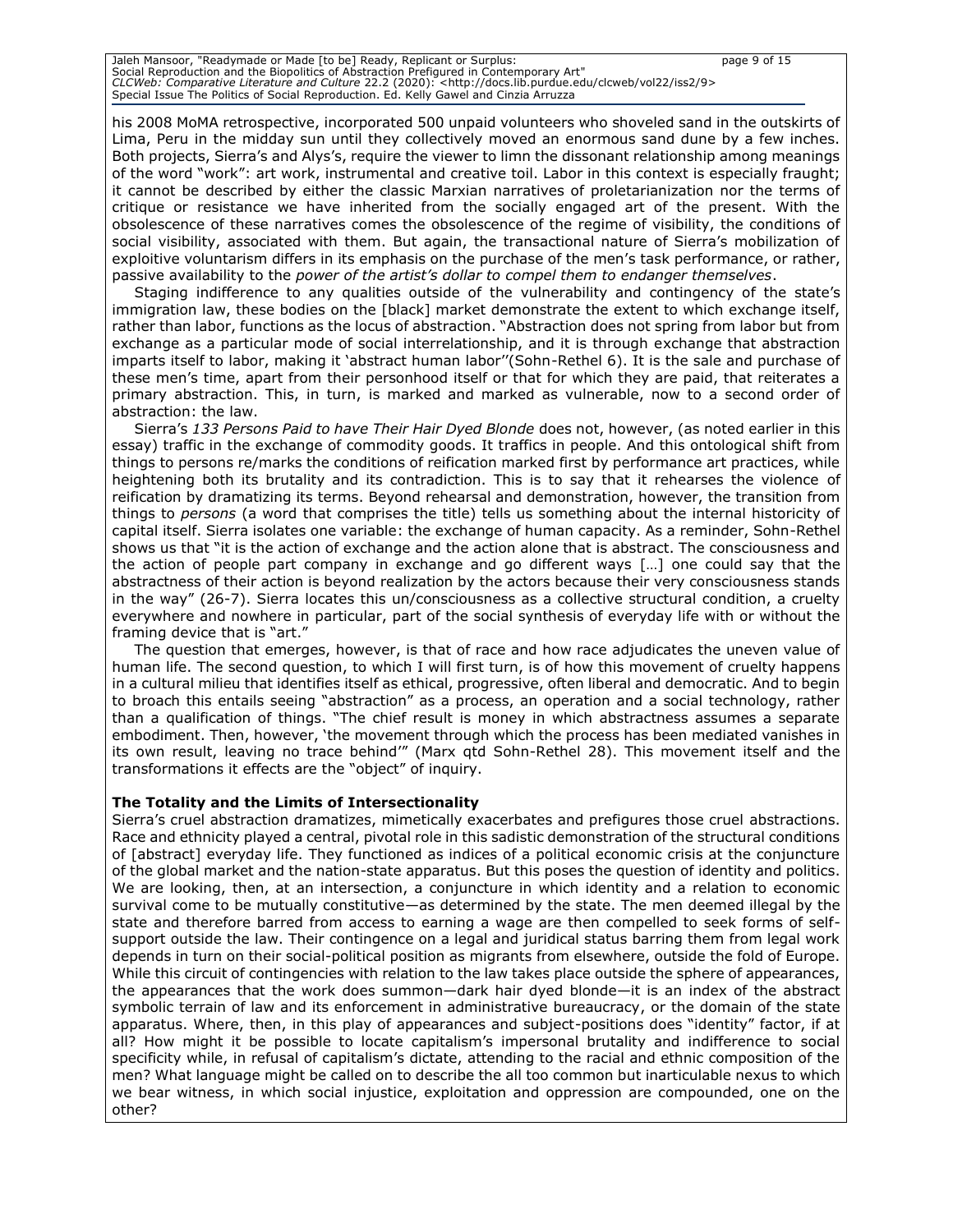Jaleh Mansoor, "Readymade or Made [to be] Ready, Replicant or Surplus: page 10 of 15 Social Reproduction and the Biopolitics of Abstraction Prefigured in Contemporary Art" *CLCWeb: Comparative Literature and Culture* 22.2 (2020): <http://docs.lib.purdue.edu/clcweb/vol22/iss2/9> Special Issue The Politics of Social Reproduction. Ed. Kelly Gawel and Cinzia Arruzza

"Intersectionality" is a term the Black feminist scholar Kimberlé Crenshaw coined to contain and synthesize the contradictions that surfaced in a court case originating with factory floor workers at the car manufacturer GM. This labor dispute was initiated by the company's black women workers and seemed to open onto labor struggles related to gender and race, nested within traditional labor struggles. Crenshaw inaugurated the term "intersectionality" as a way to think the conjuncture of the need for a Marxist critique, an analysis of race and finally a feminist politics. The term has been subsequently elaborated into a kind of academic methodology, used as a key term in political struggles as well as in the academy, despite its having originated from protests on the factory floor at GM, through which to conceptualize the confrontation and antagonism of numerous social injustices. Yet it falls under critique in turn for not only compromising the primacy of any one struggle—that of a politics of gender equity or that of the antagonism in the labor-capital dynamic—but for the way in which it unwittingly tends to a politics of particularization, fragmentation, atomization rather than a way to recompose resistance as a class composed of myriad difference. It is unable to somehow to hold the totality of the way in which each current is at once constituted by and constitutive of capitalist social relations within any given moment of capitalism's historicity. Otherwise put, the discourse of intersectionality cannot contain the multiplicity of contradictions that form a kind of open matrix, a warp and weft of social aporias, each in turn emerging from historically determined struggles (diachronically), each situated within differing subject positions (synchronically), all of whom work on the factory floor. These, in turn, arrive to the door of the factory via very different relationships to the history of capital; many are set into structural antagonism.

Returning to the scene of Crenshaw's illumination: can intersectionality offer us a means through which to think at once both the evident cruelty *and* the normalcy of Sierra's framing of a social reality itself at once inhumane and utterly naturalized within the social order? In "Mapping Social Reproduction Theory," Tithi Bhattacharya offers a satisfying solution. She argues that:

Intersectionality theory shows us a world where race, gender, and other oppressions "intersect," thereby producing a reality that is latticed—a sum total of different parts. At first glance this "whole," as an aggregate of different parts, may be the same as the Hegelian-Marxist conception of totality. An elementary question about the nature of intersections, however, reveals the distinction between these two concepts. If, as intersectionality tells us, race and gender (or race and class) intersect like two streets, then surely they are two separate streets, each with its own specificities. What then is the *logic* of their intersection? I suggest that the logic and conclusions of intersectional theorists actually contradict their methodology. (17)

Recall that visibility itself became the protagonist of *133 Persons Paid to Have Their Hair Dyed Blond*. While it literally highlighted heads, the cruelty of Sierra's gesture highlighted a wider structure of habituated systemic brutality: the global exhibitionary order founded on transient bodies, bodies contingent upon and vulnerable to abstracted social relations generated by an ever more complexly mediated liaison between capital and labor.<sup>10</sup> Political scientist Timothy Mitchell has argued that an exhibitionary order was developed in the world fairs of the mid to late nineteenth century, starting with the London World's Fair of 1851, running through the Expositions Universelles in Paris in the 1860s and 1870s. He makes the case that this exhibitionary order forges the framework, template even, for numerous art world fairs and biennials in this our contemporaneity (Mitchell). My intervention here consists only of the claim that the capitalist metabolic extracting value from bodies and resources, mediating it in the social and cultural field, has changed all the more to stay the same, to maintain hegemony. The manifestation of the exhibitionary order distributing bodies, goods, and services has therefore also changed, however much its basic structure, forged in the nineteenth century industrial crucible, remains. How might we trace its etiology? How do art works clarify, if not prefigure, capital flight from core to periphery and how does this ramify in the burgeoning service sector of capitalist value-production?

Sierra's act of visual emphasis is not synonymous with exposure or unveiling, $11$  the primary modus operandi of another (other than performance which continues on) genre of post-minimalist art: the critique of institutions.<sup>12</sup> *133 Persons* framed that which the visual regime of the exhibit in 2001 both

<sup>&</sup>lt;sup>10</sup> The term "exhibitionary order" is Timothy Mitchell's.

<sup>&</sup>lt;sup>11</sup> Vered Maimon. "The Third Citizen." The question of democratic transparency and critical opacity has become something of an autonomous discourse, currently categorized as "invisibility studies." See the collection *Invisibility Studies*.

 $12$ See Alex Alberro's edited anthology on this movement in the art of the Sixties and Seventies in North America and Europe, known as "The Critique of Institutions," much of which revolved around ideology critique and the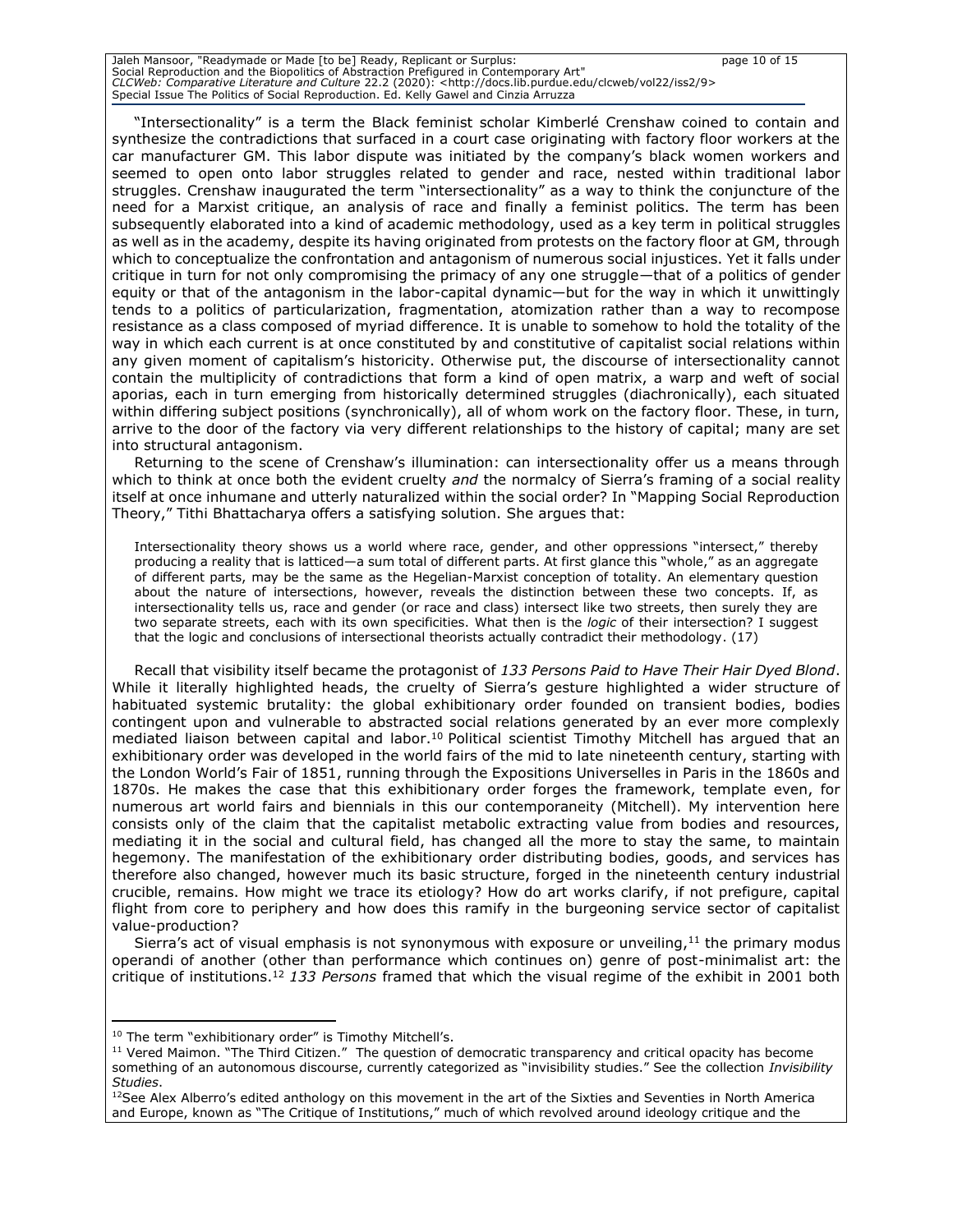Jaleh Mansoor, "Readymade or Made [to be] Ready, Replicant or Surplus: page 11 of 15 Social Reproduction and the Biopolitics of Abstraction Prefigured in Contemporary Art" *CLCWeb: Comparative Literature and Culture* 22.2 (2020): <http://docs.lib.purdue.edu/clcweb/vol22/iss2/9> Special Issue The Politics of Social Reproduction. Ed. Kelly Gawel and Cinzia Arruzza

depends on and dismisses: the uneven *value* of the human. Sierra is not making the traditional enlightenment (Habermassian) argument that social communicative transparency will save the day, so to speak. Because the work Sierra and others of his generation do is responding to a social fabric organized by forms of both transparent control and opaque disciplinary orders (Deleuze), that which is isolated from view is not hidden as such, as might be expected of an actually operative "civil society," any more than the "hidden abode of production" to which Marx famously refers in *Capital* is actually technically hidden. It is hidden in plain sight, in the visual landscape, and yet absent in the consciousness of the properties, of the citizen-consumer; but this absence to consciousness at stake in much Marxian and Frankfurt school discourse is no longer a matter of making the unknown known. Exposure is not the point. The open secret of asymmetrical human value within capital is at stake. The uneven value of human life, the social relations attendant therein, and what it means to make art in an age of austerity and restructuring in the aftermath of the Keynesian state comes under scrutiny, part of the total social "picture" (Shaikh). The problem of interchangeability brought to bear by the ultimate commodity that is labor power under a new and young industrial modernity has transitioned now to mass disposability partially and provisionally tested through racialized discourses of people.

Let us turn once more to the scene at the Arsenale in Venice in 2001. Whatever the good intentions on the part of artists, curators, critics, viewers and culture industry workers at all levels of rank and file, Venice, like many international mega shows, operates in such a way that institutional self-reflection on the set of geopolitical and economic conditions upon which art events depend is willfully if unconsciously scotomized. In this context, Sierra's gesture acts like a cut in the fabric of reality.<sup>13</sup> This "cut" offers a modality of analysis that is not mappable in the current available discourses of ethical social justice. While we have heard a great deal of late about art in relationship to social justice (Tania Brugeira, Pablo Helguera, Grant Kester, Yates Mckee, Nato Thompson), often organized around the theme of "participation" (whatever one may make of the notion of autonomy), the social justice turn in art mistakes cause and consequence, failing to account for the fundamental transition in the shifting internal dynamic of capital itself as it moves from former cores to former peripheries, requiring different forms of extraction as it goes. More specifically, this kind of discourse—the social justice turn—does not factor labor, legal or illegal, into its narrative of injustice nor in its definition of justice. Overlooked is both the source of wealth in value productive labor, the circulation of this wealth in the ever widening labyrinth of global finance, and the way in which the violent social de- and re-composition demanded by capital both deracinates and reintegrates social relations globally. Above all, the language of social justice misses social abstraction and the social technologies that both constitute and are constitutive of it: the site of exchange and the contractually (i.e. arbitrary, but socially determined) act of exchange which appears conscious but suspends agency a priori.<sup>14</sup>

Art fairs, however much a construct of the nineteenth century, are, in the contemporary globalized world located everywhere and seemingly nowhere in particular, from Venice to Gwanju to Karachi. What appeared to be about competition among nation states articulated culturally (The London Fair, the Paris Expositions) was always structurally reticulated to the phenomenon of globalization. If anything, this un/conscious self-reflexivity of the inevitability of globalized totalization under capitalism is inscribed in their titles: *London World's Fair*, *Exposition Universelle*. In order for the relationship of the art work to the social field with which it dialectically negotiates to begin to be understood, much less appropriated into the critic's own political agenda, its relationship to the source and circulation of its own funding

premise that the museum is an Ideological State Apparatus (Althusser). On the politics of exposure, see also Alberro's "The Turn of The Screw."

 $13$  For a succinct thorough explanation of the current political economic conjuncture known as "globalization," see Postone*.* As elaborated by Giovanni Arrighi in *The Long Twentieth Centur*y, the problem of "restructuring" after the oil crisis of 1973 was already implicit and inevitable in the reorganization of political and economic power during Bretton-Woods. Arrighi makes the same argument in *The Geometry of Empire.* The Bretton-Woods agreement between Europe and the United States, designed with the intention of warding off Communism during The Cold War, re-organized global dynamics in the interest of US economic power. But the economic base subtending this power in American profit rates began to decline at the close of Bretton Woods (1973). See also Brenner*.* The bestknown and certainly most popular text in English on the organization of the world in the interest of global neoimperial domination is Antonio Negri and Michael Hardt's *Empire*. That thesis, however, displaces forms of capitalist reconsolidation, which *is* neocolonialism, with issues of constitutionality and the limits of national and international law. On this, see David Harvey. The strongest recent analysis of the relationship of neoliberalism in the global era to art is Marina Vishmidt's *Speculation*.

<sup>&</sup>lt;sup>14</sup> The most recent in a genealogy of discourse attempting to grasp why despite a surplus of analysis about the discontents of capitalism it is collectively replicated daily and resisted relatively little is Samo Tomsic's work. See his *The Capitalist Unconscious*.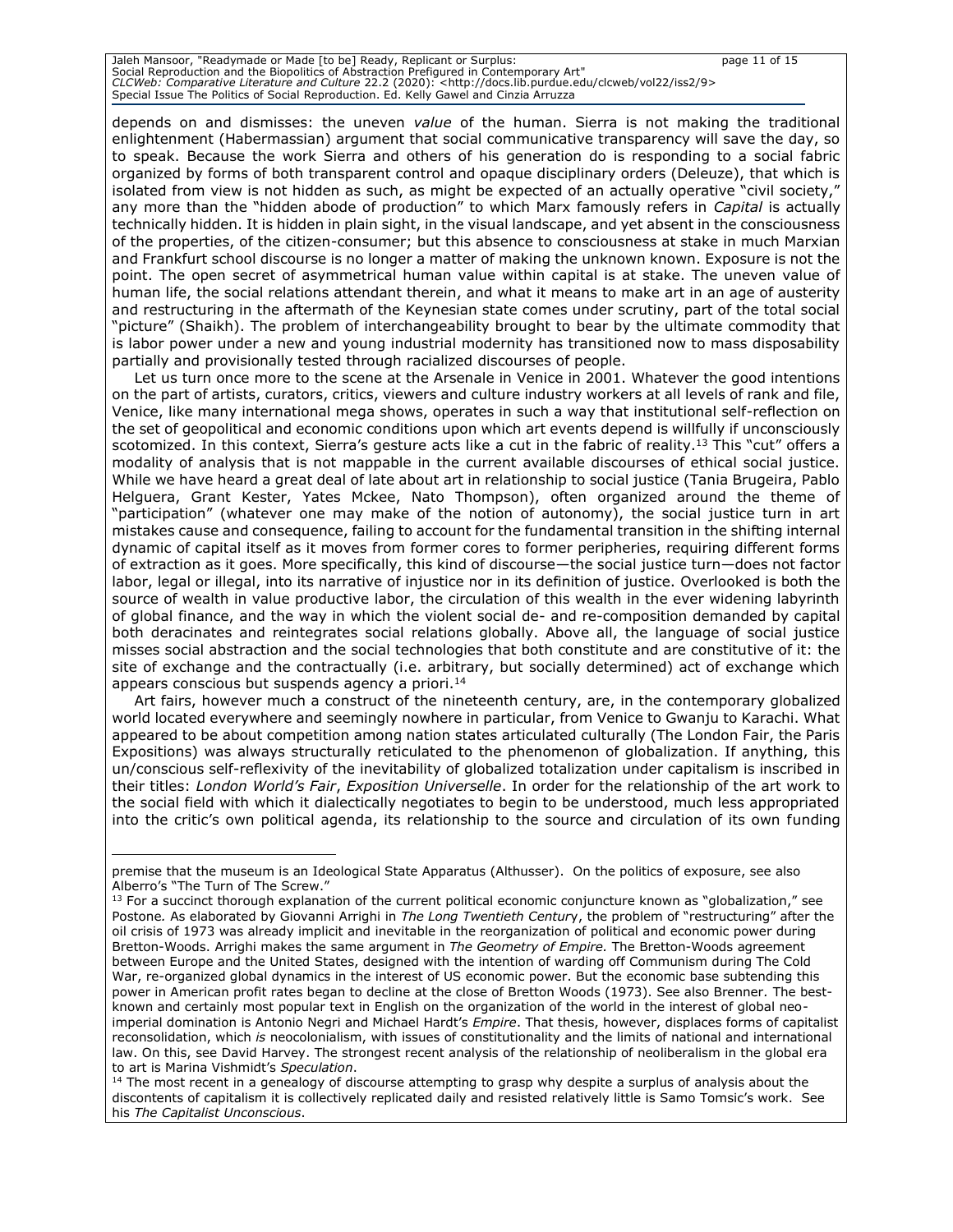must be taken into account. The question of the global underclass, in turn, becomes also a question of surplus populations, those bodies deemed disposable because no longer structurally necessary to capitalist value production.<sup>15</sup>

Sierra does not take up the problem of labor from the perspective of ethics or an interest in social reform inherited from the progressive cultural practices of the Sixties, but rather as a structurally inevitable necessary condition of art making and exhibiting now. In this, he might precede the modality of analysis currently saturating discourse. This structural condition acts as both limit and spur to the very possibility of art now.

Having discussed the current art historical discourse about the social justice turn in art, a category in which, as previously mentioned, Sierra is not included, it will be helpful now to turn to seemingly thematically comparable works of previous generations of critical art practice in order to differentiate Sierra's project from the now canonized models of art making whose continual reception contributes to its misrecognition. Already in 1968 in Paris, Daniel Buren had set into action the relationship between remuneration, art, and personhood. A group of sandwich men wore boards on which Buren's idiomatic white and colored stripes were painted at the equally idiomatic (think: branding) 8.7 cm intervals. This part advertisement, part artwork, unmasked commoditization of the human. After Marx, the perennial question of the commodity and its expropriation of subjectivity has been posed repeatedly beginning with Siegfried Kracauer's "Little Shop Girls Go to the Movies," in *Mass Ornament* and Walter Benjamin's poetic exploration of nineteenth century Parisian Arcades in which a homeless proletariat, the clochards, worked as living advertisements, blurring the line between animate and inanimate (Buck-Morss 306).<sup>16</sup> Buren's clochards literalize Marx's observation that capital structurally renders subjects objects by making persons contingent on a wage relation in which they cannot afford the results of their own labor, while symmetrically making of objects subjects due to the mystification and power of the commodity fetish. Buren's men for hire performed the paradox of circulating the central and most visible social message of capital—the advertisement—while themselves remaining invisible. Although it would look as though Buren was onto something more fundamental than the role of the museum as such, the work has been understood as part of the Critique of Institutions in which art practices took their own institutional condition of possibility as a problem to be explored, without looking further into the role those institutions played in relation to the capitalist valorization process it echoed. Hans Haacke came closest to locating the relationship between museums and money in numerous pieces among his body of work, notably when he identified slum lords among MoMA's board members, but again, as Vered Maimon points out in her study of what differentiates the generation of Sierra and those in his historical and discursive cohort such as Francis Alÿs is the insignificance of any enlightenment aspiration. Ideology critique is beside the point. The former public sphere is now saturated with an excess of analysis and no way forward.

Sierra's framing device supersedes those of The Critique of Institutions by shifting emphasis from the institution, understood as an ideological apparatus, to microcosms embedded in and reproducing the larger system of circulation dependent on changes internal to capitalist modes of production. This line of inquiry was begun by the erstwhile painter Marcel Duchamp in 1915. The Duchampian readymade, which Rosalind Krauss has referred to as a "theoretical object," stands also as prefigurative research into not only the congealed labor tethered to seduction and desire of commodity fetishism, but is also prefigurative of a new and structurally American managerial class mediating the labor-capital dynamic (Lazzarato). Yet while subsequent generations of artists have revisited and reiterated this theoretical object, and while it has generated a vast corpus of literature, (Krauss, Nesbit, Joselit, Demos, Baker, Roberts, Lazzarato) generationally sequential artistic inquiry into the limits of art via this theoretical object have allowed its primary question of labor and value (and the falling value of labor power) to fall by the wayside.

To repeat, Sierra's work is not *critical* of the system it analyzes other than to render it brutally stark and to demonstrate the degree to which very little differentiates working conditions in modern liberal democracy from the same depiction of premodern economies of servitude it believes itself to have replaced. If anything Buren's practice happened at the very moment capital was about to reconsolidate after beginning to free itself of the social buy-out offered by Keynes-inspired worker compensation

<sup>15</sup> See Shaikh, *Competition, Conflict, Crisis*, in particular the passages on surplus labor, notably Chapter Six, Part Six entitled "Theories of Aggregate Profit in Various Schools" in "Capital and Profit."

<sup>&</sup>lt;sup>16</sup> Significantly, Buck-Morss juxtaposes a 1930s photograph of a sandwich man in Paris with a photograph, drawn from the same period, of a German Jewish man forced to walk without shoes and pants between two policemen down a boulevard. He carries a board, not unlike the advertisements the sandwich men wore, situating his relationship to Germany, the state: "I am a Jew but I have no complaints about the Nazis" (6).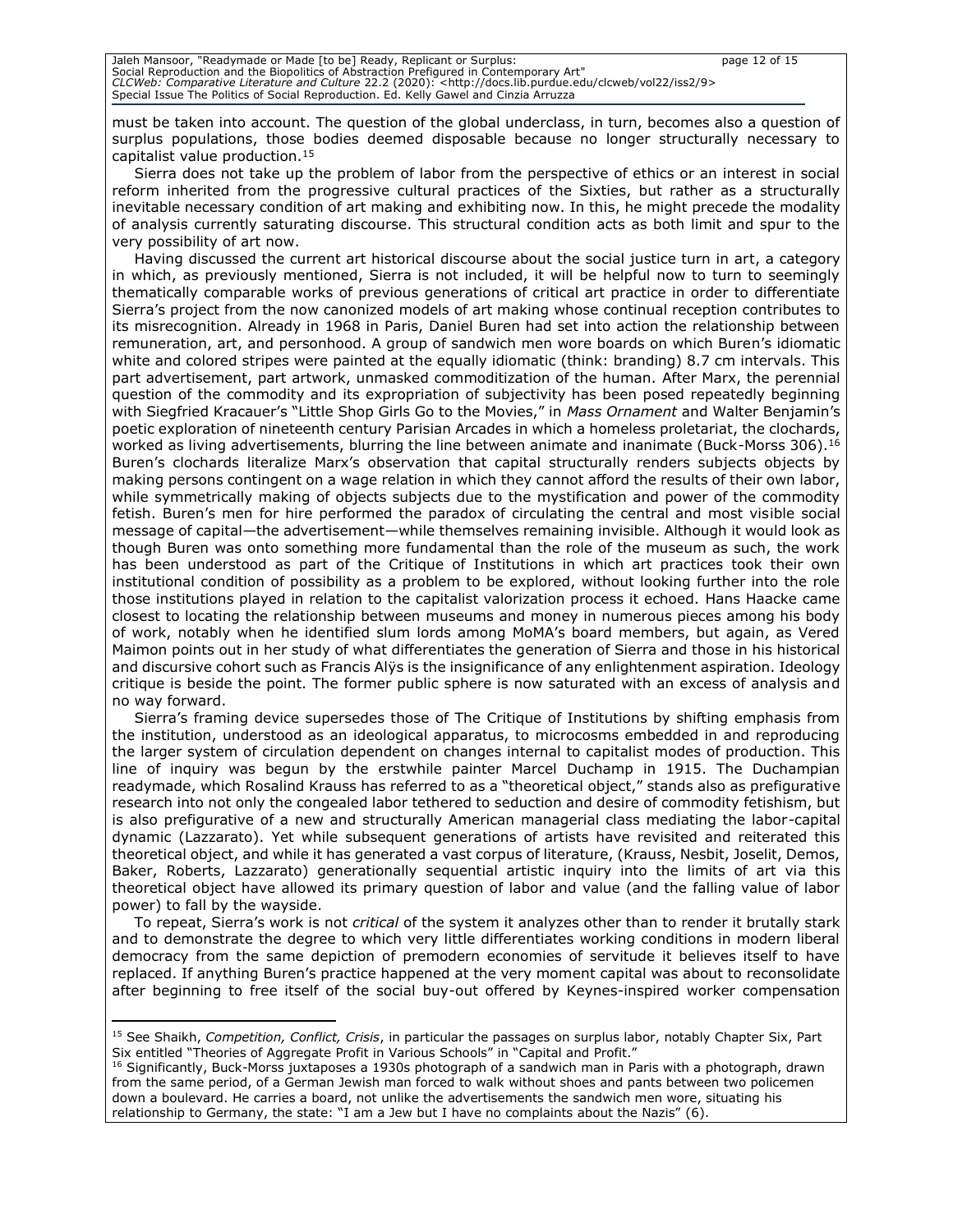Jaleh Mansoor, "Readymade or Made [to be] Ready, Replicant or Surplus: page 13 of 15 Social Reproduction and the Biopolitics of Abstraction Prefigured in Contemporary Art" *CLCWeb: Comparative Literature and Culture* 22.2 (2020): <http://docs.lib.purdue.edu/clcweb/vol22/iss2/9> Special Issue The Politics of Social Reproduction. Ed. Kelly Gawel and Cinzia Arruzza

packages, such that cultural critique became merely a form of mediation allowing capital and labor to be ever more deeply integrated. Italian Workerist theorist Mario Tronti has noted that May '68 was a cultural revolution that deflected a deeper reaction (127).

At around the same time as Buren's interrogation of institutional authority, a number of artists were explicitly identifying with the figure of the worker. As Julia Bryan Wilson has shown in *Art Workers*, the rise of New Left social movements in the Sixties in the United States saw a number of artists such as Carl Andre and Robert Morris actively conjugating work—as in art—with work, with labor power for sale on a market. These artists attempted to present the labor-capital dynamic as one in which the worker (or manager) had agency, enough agency to generate exceptional forms of creative capacity, and who in turn would continue to identify with the worker. Andre and Morris, in other words, naively believe in creative agency, one based on a model of the subject capable of willfully moving from the subject position of the artist to the worker and back again in a kind of free self-determination unconstrained by history, process or culture. Questions of identity and appropriation aside, this contradiction, or naïve theater of identity, occurred at the very same moment that theorists of the work [of art] were declaring the death of the author or questioning the category (Barthes, Foucault), while theorists of work framed by inquiries into class consciousness of the New Left began to posit the intellectual worker, the student or artist, as a possible agent of historical change. In both cases, the worker and the notion of work failed to be submitted to the kind of analysis subsequently made possible by anti-work theorists of labor (Panzieri, Negri, Bologna et al. and more recently Mattick, Shaikh, Weeks and others).

The politicization of artistic labor, in short, happened at the very moment that labor itself was changing, such that the artist was bound to identify with a vanishing subject position, literally and figuratively. Robert Morris for instance stated that "matter as matter rather than as symbol is a conscious political position I think, essentially Marxist" as quoted by Theresa Schwartz in art in America in 1971*.*  The trouble is that precisely that model of literalist materialism and literal deferral to the worker happened when the industrial worker subject, as evoked by Morris in numerous images of heroic physical labor, was being relocated in much cheaper labor pools in the global south, those geopolitics sources of cheap labor and of problematic immigration patterns to the global north and former core.

Paradoxically, as I have argued elsewhere, the logic of seriality and recursive structure with which these artists were engaged were symptoms of a logic of value production yielding to a new model of capitalist integration predicated increasingly on deskilling on the one hand and outsourcing on the other, between 1968 and 1971. The wish to elaborate a practice which eliminated or diminished the artist's hand and substitute it with factory production was already behind the changes taking place, which was the elimination of the worker altogether by moving the locus of labor to places where labor was not protected by the same regulative system put in place by the welfare state established during the 1930s and the financialization of capital in the 1970s, both of which placed the onus of reproducing hegemony on the consumer, not the worker. Morris neither acknowledges the duress of the hero-worker occurring already by the early 70s, nor does he destabilize the value system. In hindsight, Morris's gestures are not only piteously touching in their identification with a subject position soon to become purely mythical—the robust worker—but truly melancholic for an entire era in which it seemed possible to locate class and the very subjects of revolutionary class consciousness in the subject of history, a nostalgia whose reactionary undercurrents we have seen in full force in the last decade. Notably, every account of Sierra's trajectory as an artist notes his early intellectual debt to and influence by Minimalism.<sup>17</sup>

Turning from the nostalgia of an industrial era made possible by the heroic American worker who, in turn, was offered not only a living wage but a benefits package allowing for the daily replication of himself and that of a family, Sierra highlights the regimes of visibility and invisibility that describe remunerated (if not waged) work in the twenty first century. Sierra's work conjugates the current conditions of labor power on the market under a "neo liberalism" international-statist order managed by the IMF in which, when it comes to the small change of individual lives, the state has the final say on the distribution of "rights"—to live or die. This entwinement, a co-determination described more accurately by social reproduction theory than intersectionality, renders each of the terms class, race, gender in one another's blind spots, a triangulation susceptible to perceptual distortion. Articulating it in what strikes me as the most complete if most radical definition of "neo-liberalism" to date, Vishmidt notes the evacuated political agency of labor in the face of capital: "the biopolitical harnessing of human survival to capital's valorization, with most institutions of mediation and compensation increasingly on the wane" (*Speculation* 11). Vishmidt is delineating the role of the artist as "creative worker," the subject who must self-valorize in every sense of the terms, crossing the lines of autonomy and heteronomy in

<sup>17</sup> See Sileo and Henke; and Heartney and Obrist.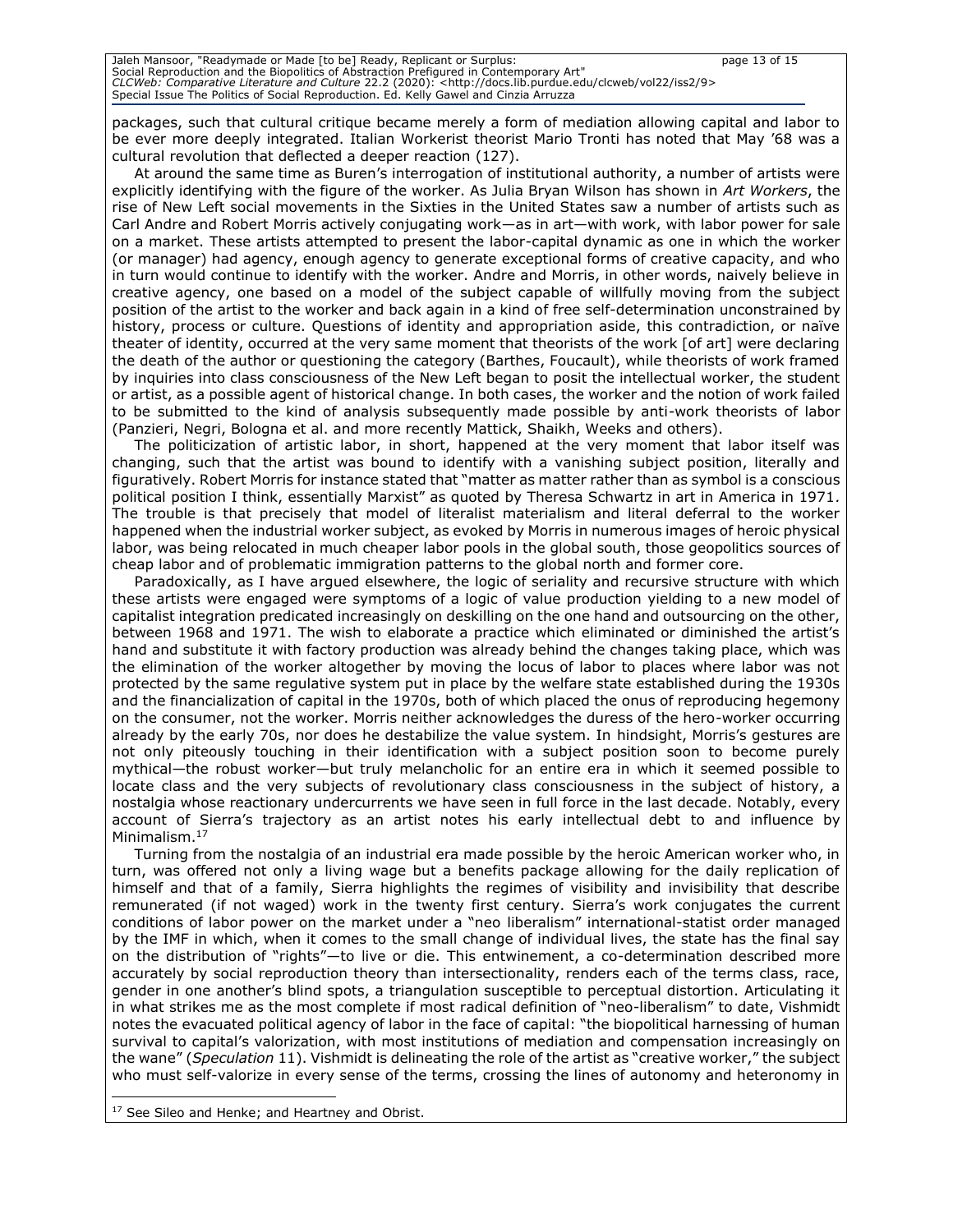Jaleh Mansoor, "Readymade or Made [to be] Ready, Replicant or Surplus: page 14 of 15 Social Reproduction and the Biopolitics of Abstraction Prefigured in Contemporary Art" *CLCWeb: Comparative Literature and Culture* 22.2 (2020): <http://docs.lib.purdue.edu/clcweb/vol22/iss2/9> Special Issue The Politics of Social Reproduction. Ed. Kelly Gawel and Cinzia Arruzza

relationship to the value-form, while Sierra continues to emphasize the part played by race—a specifically racialized neoliberal capitalist order that sorts those who can die and those permitted to live, distributing this order through the capitalist categories instrumental to the replication of the necessary order for this form of labor power extraction, versus those disposable to it.

Art posits itself as a place to limn or probe the coordinates of totality in its prefiguration. Sierra's gestures recognize labor as a matrix, a system and a social technology rather than a set of actions or recognizable activities, producing subjectivity as much as commodity objects, but producing it as object, rendering being a person, much less that of the privileged creative subject, such as the artist, more and more unlikely. It is against this backdrop that naïve enactments of labor become worrisome. Of interest to me, in this regard, are recent attempts on the part of artists to explicitly address the problem of labor, of making, in a cultural sphere. While it may be self-evident enough that, as Theodor Adorno might put it, "There is no material content, no formal category of artistic creation, however mysteriously transmitted and itself unaware of the process, which did not originate from the empirical reality from which it breaks" (190), I would argue that the rubric of social justice has done much to obscure the relation, the chain of mediation, between the work and its empirical reality. The horizon, or what reality might mean today, is itself at stake.

#### **Works Cited**

Adorno, Theodore. "Commitment." *Aesthetics and Politics.* Verso, 2007.

- Alberro, Alexander. "The Turn of the Screw: Daniel Buren, Dan Flavin, and the Sixth International Guggenheim Exhibition." *October*, vol. 80, Spring 1997, pp. 61-2.
- Alberro, Alexander and Blake Stimpson. *Institutional Critique: An Anthology of Artists Writings*, edited by Alexander Alberro and Blake Stimpson, The MIT Press, 2009.
- Arrighi, Giovanni. *The Long Twentieth Century*, Verso, 1996.

---. *The Geometry of Empire*, translated by Patrick Camiller, Verso, 1983.

- Belshaw, Douglas John. *Colonization and Community: The Vancouver Island Coalfield and the Making of the British Columbian Working Class*. McGill-Queen's University Press, 2004.
- Bhattacharya, Tithi. "Mapping Social Reproduction Theory." *Social Reproduction Theory: Remapping Class, Recentering Oppression,* edited by Tithi Bhattacharya, Pluto Press, 2017, pp.1-20.
- Bishop, Claire. *Artificial Hells: Participatory Art and The Politics of Spectatorship*. Verso, 2012.
- ---. "Antagonism and Relational Aesthetics," *October*, 110, Fall 2004, 51-79.
- Brenner, Robert. "Persistent Stagnation, 1973–93." *The Boom and the Bubble.* Verso, 2002, pp. 7-47.
- Buck-Morss, Susan. *The Dialectics of Seeing: Walter Benjamin and the Arcades Project.* The MIT Press, 1986.
- Crenshaw, Kimberlé. "Mapping the Margins: Intersectionality, Identity Politics, and Violence Against Women of Color," *Stanford Law Review,* vol. 43, no. 6, Jul. 1991, pp. 1241-1299.
- Deleuze, Gilles. "Post-Script on the Societies of Control," *October*, vol. 59, Winter 1992, pp. 3-7.
- Foster, Hal. "Mimetic." *Bad New Days.* Verso, 2017.
- Goldberg, Roselee. *Performance Art From Futurism to the 21st Century*. Thames and Hudson, 2011.
- Gonzalez, Maya. "The Gendered Circuit: Reading *The Arcane of Reproduction*." *Viewpoint Magazine. Special Issue on The Workers' Inquiry.* September 28, 2013.
- Hansen, Bue Rübner. "Surplus Population, Social Reproduction and the Problem of Class Formation." *Viewpoint Magazine*. October 31, 2015[.](https://viewpointmag.com/2015/10/31/surplus-population-social-reproduction-and-the-problem-of-class-formation/) [https://viewpointmag.com/2015/10/31/surplus-population-social-reproduction](https://viewpointmag.com/2015/10/31/surplus-population-social-reproduction-and-the-problem-of-class-formation/)[and-the-problem-of-class-formation/](https://viewpointmag.com/2015/10/31/surplus-population-social-reproduction-and-the-problem-of-class-formation/)

Harvey, David. *A Brief History of Neoliberalism.* Oxford University Press, 2007.

- Heartney, Eleanor and Hans Ulrich Obrist. *Santiago Sierra: The Back Cone, Monument to Civil Disobedience.*  Reykjavik Art Museum, 2013.
- James, Selma and Mariarosa Dalla Costa. *The Power of Women and the Subversion of the Community*. Falling Water Press, 1972.
- Jones, Amelia. *Body Art: Performing the Subject.* University of Minnesota Press, 1998.
- Khatib, Sami. "'Sensuous Supra-Sensuous:' The Aesthetics of Real Abstraction." *Aesthetic Marx*, edited by Samir Gandesha and Johan Hartle, Bloomsbury Press, 2017, pp. 49-72.
- Kinkle, Jeff and Alberto Toscano. *Cartographies of the Absolute*. Zero Books, 2015.
- Kracauer, Siegfried. *Mass Ornament, Weimar Essays*, translated and edited by Thomas. Y. Levin, Harvard University Press, 1995.
- Lazzarato, Maurizio. *Experimental Politics: Work, Welfare, Creativity in the Neoliberal Age*, edited by Jeremy Gilbert, The MIT Press, 2017.
- Maimon, Verad. "The Third Citizen: On Models of Criticality in Contemporary Artistic Practices," *October*, vol. 129, Summer 2009, pp. 85-112.
- Mitchell, Timothy. "The World as Exhibition" *Comparative Studies in Society and History*, vol. 31, no. 2, April 1989, pp. 217-236.
- Negri, Antonio and Michael Hardt. *Empire.* Harvard University Press, 2000.